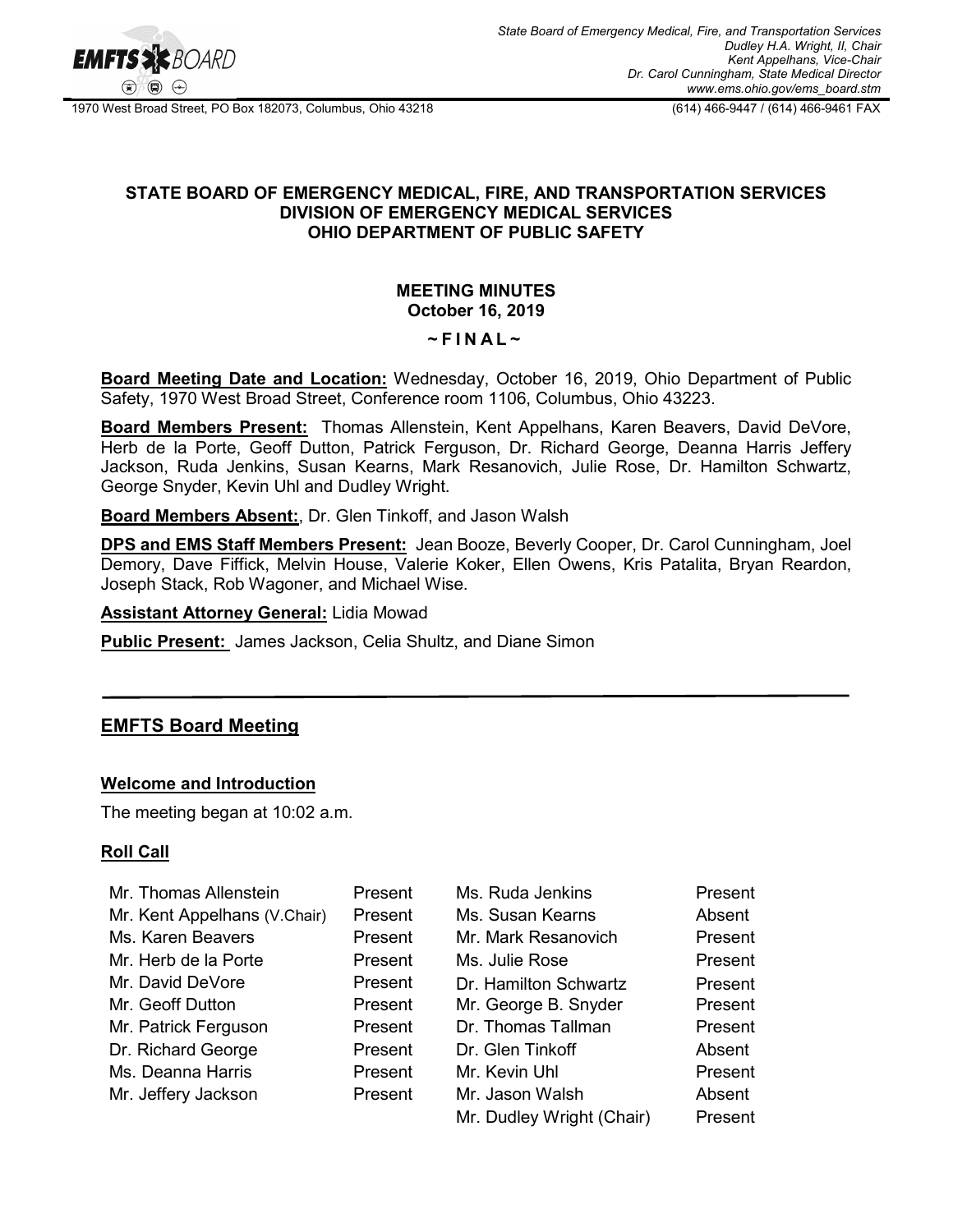## **Open Forum**

Mr. Wright inquired if there were any guests who would like to address the Board. No guests were present.

## **Consent Agenda**

Mr. Wright requested a motion to approve the Consent Agenda items that were distributed prior to the meeting including the August 21, 2019 EMFTS Board meeting minutes, the Certificates of Accreditation, the August 90-Day Extension Requests, the September 90-Day Extension Requests, the August 2019 EMS Certifications and the September 2019 EMS Certifications.

*ACTION: Motion to approve the Consent Agenda items that were distributed prior to the meeting including the August 16, 2019 EMFTS Board meeting minutes the Certificates of Accreditation, the August 90-Day Extension Requests, the September 90-Day Extension Requests, the August 2019 EMS Certifications and the September 2019 EMS Certifications.* Dr. George – First. Ms. Jenkins – Second. None opposed. Mr. DeVore - abstained. **Motion approved.**

## **Summary Suspension and Report and Recommendations**

Mr. Wright introduced himself as the Chair of the State Board of Emergency Medical, Fire, and Transportation Services. The proceedings were called to order at 10:04 a.m. on October 16, 2019 at the Ohio Department of Public Safety, 1970 West Broad Street, Columbus, Ohio.

#### **Roll Call**

| Mr. Thomas Allenstein        | Present | Ms. Ruda Jenkins                | Present |
|------------------------------|---------|---------------------------------|---------|
| Mr. Kent Appelhans (V.Chair) | Present | Ms. Susan Kearns *arrived 10:09 | Present |
| Ms. Karen Beavers            | Present | Mr. Mark Resanovich             | Present |
| Mr. Herb de la Porte         | Present | Ms. Julie Rose                  | Present |
| Mr. David DeVore             | Present | Dr. Hamilton Schwartz           | Present |
| Mr. Geoff Dutton             | Present | Mr. George B. Snyder            | Present |
| Mr. Patrick Ferguson         | Present | Dr. Thomas Tallman              | Present |
| Dr. Richard George           | Present | Dr. Glen Tinkoff                | Absent  |
| Ms. Deanna Harris            | Present | Mr. Kevin Uhl                   | Present |
| Mr. Jeffery Jackson          | Present | Mr. Jason Walsh                 | Absent  |
|                              |         | Mr. Dudley Wright (Chair)       | Present |

It was noted for the record that a majority of the members of the Board were present.

## **EMS Report and Recommendations**

- o **EMS Case No. 2014-606-E100, Celia K. Sholtz, Certificate No. 102171**
- o **EMS Case No. 2017-673-E500, Vizion One Inc., Service Code 575655**
- o **EMS Case No. 2017-693-E300, James W. Jackson, Certificate No. 86778**
- o **EMS Case No. 2019-013-E100, Timothy D. Chapman, ID No. 219759**

Mr. Wright recognized Assistant Attorney General Lidia C. Mowad for the purpose of providing a brief synopsis of the case and the recommendation for disciplinary action.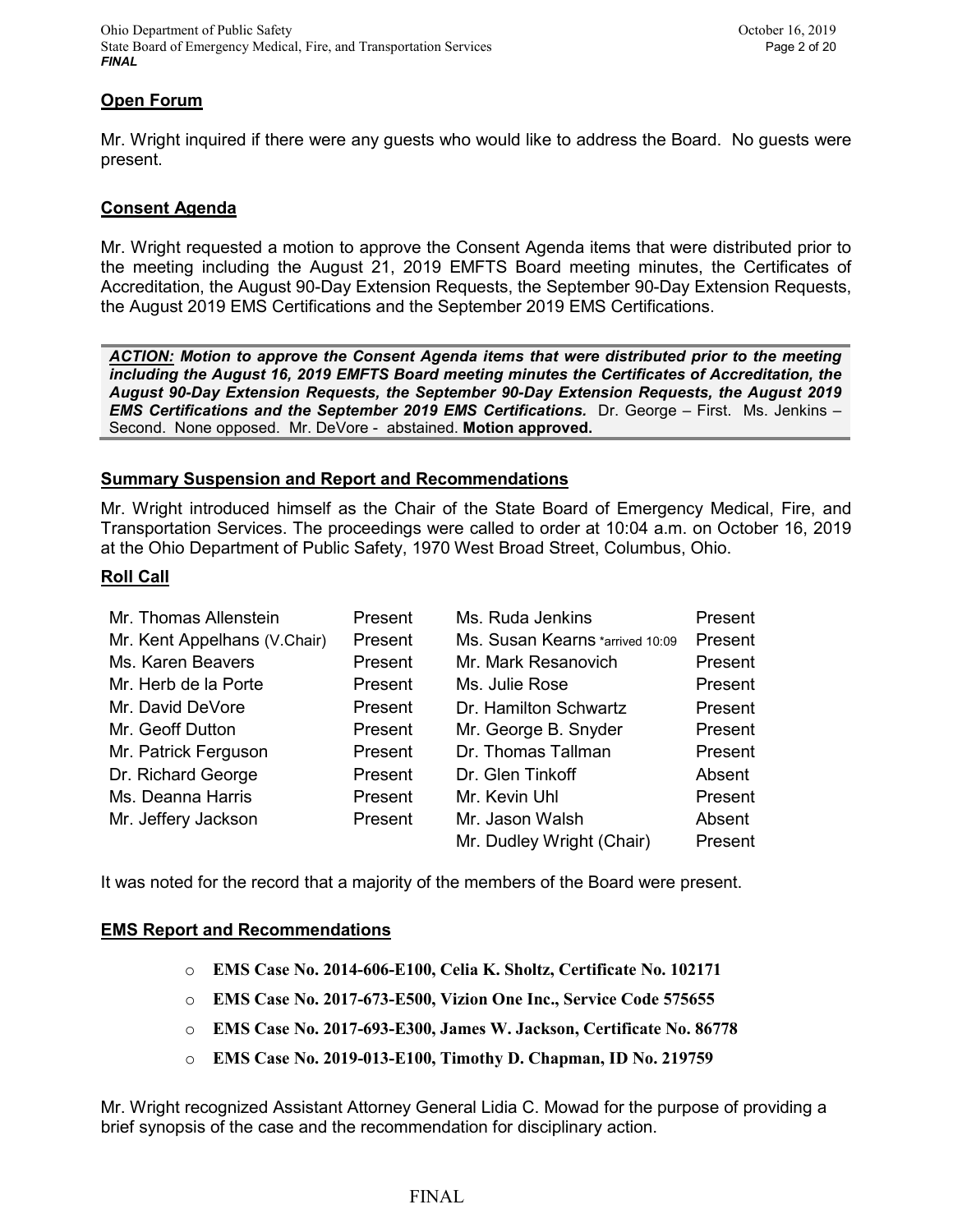## **EMS Report and Recommendation Synopsis, Ms. Mowad**

# • **EMS Case No. 2014-606-E100, Celia K. Sholtz, Certificate No. 102171.**

Ms. Sholtz was a certified paramedic with an expiration date of October 12, 2017. She submitted a renewal application in 2017. Ms. Sholtz was previously convicted of an OVI in 2015 when Ms. Sholtz crashed into a school bus while children were on or off-loading. She entered into a consent agreement with the Board that required her to submit to a BCI check within 3 years and not later than October 21, 2018. This matter went to hearing on July 1, 2019 and Ms. Sholtz did not appear. The hearing officer recommended that the Board revoke her certification. Ms. Sholtz had several objections that she wasn't aware that she had not met her requirements until March 2019. She signed the consent agreement, she received a stipulation letter, DEMS investigation staff followed-up with her at which time they gave an extension to November 2, 2018 and the division sent out a reminder letter giving her the extension. On or about June 3, 2019 Ms. Sholtz contacted Assistant Attorney Mowad stating that she wanted more time to find facts and contact legal representation. AAG Mowad advised her that she would need to request a continuance from the hearing officer which she did not. However, the hearing officer and AAG Mowad did not object to a continuance; however, Ms. Sholtz showed up to the original hearing. On or about July 1, 2019 she called DEMS investigation staff on the day of the hearing. Ms. Mowad called all of the numbers provided by Ms. Sholtz and did not reach her. She submitted a background check now; however, this should have been submitted 2 years ago. The recommendation is to modify the written reprimand, submit a BCI check within 60 days of the Board order and at the time of renewal.

## • **EMS Case No. 2017-673-E500, Vizion One Inc., Service Code 575655.**

Vizion One is a certified non-emergency ambulette service. Based on past violations for failing to consistently maintain insurance for its vehicles and general liability insurance, Vizion One entered into a consent agreement with the Board which among other terms required the company to pay \$1500 and submit proof of insurance coverage. Neither of those were completed. Additionally, the record demonstrated that even since the consent agreement violation, Vizion One had another insurance lapse. This matter went to hearing on or about August 19, 2019 and the hearing officer recommended that Vizion One pay the \$1500 fine and that proof of insurance be provided every 30 days. She further recommended that another Consent Agreement be entered between the parties to cover the additional insurance lapse violation and for Vizion One to pay an additional \$1500 fine. The recommendation is that Vizion One pay the \$1500 fine based on the term in Consent Agreement, pay additional \$1500 for violating the consent agreement and for failing to maintain insurance coverage, and then submit proof of insurance to the Division of EMS every 30 days until renewal.

# • **EMS Case No. 2017-693-E300, James W. Jackson, Certificate No. 86778.**

Mr. Jackson attested on his paramedic renewal application that he had completed all of his continuing education requirements. Upon an audit it was found that he had not and he entered into a consent agreement. Mr. Jackson did not meet any of the consent agreement terms. This matter went to hearing on June 10, 2019 where Mr. Jackson did not appear. The hearing officer's recommendation is that the Board revoke Mr. Jackson's paramedic certificate.

# • **EMS Case No. 2019-013-E100, Timothy Chapman, Certificate No. 219759.**

Mr. Chapman applied for an initial EMT certification. He disclosed four misdemeanor convictions; however, he did not disclose the additional convictions that involved alcohol. This matter went to hearing on August 5, 2019 and the Division obtained testimony regarding the non-disclosures, sentence, treatment, and current support systems. Mr. Chapman presented additional information during his testimony and provided documentation. He maintains that he has been sober since March 2017. The hearing officer found that he has been sober since that time and recommended that the Board issue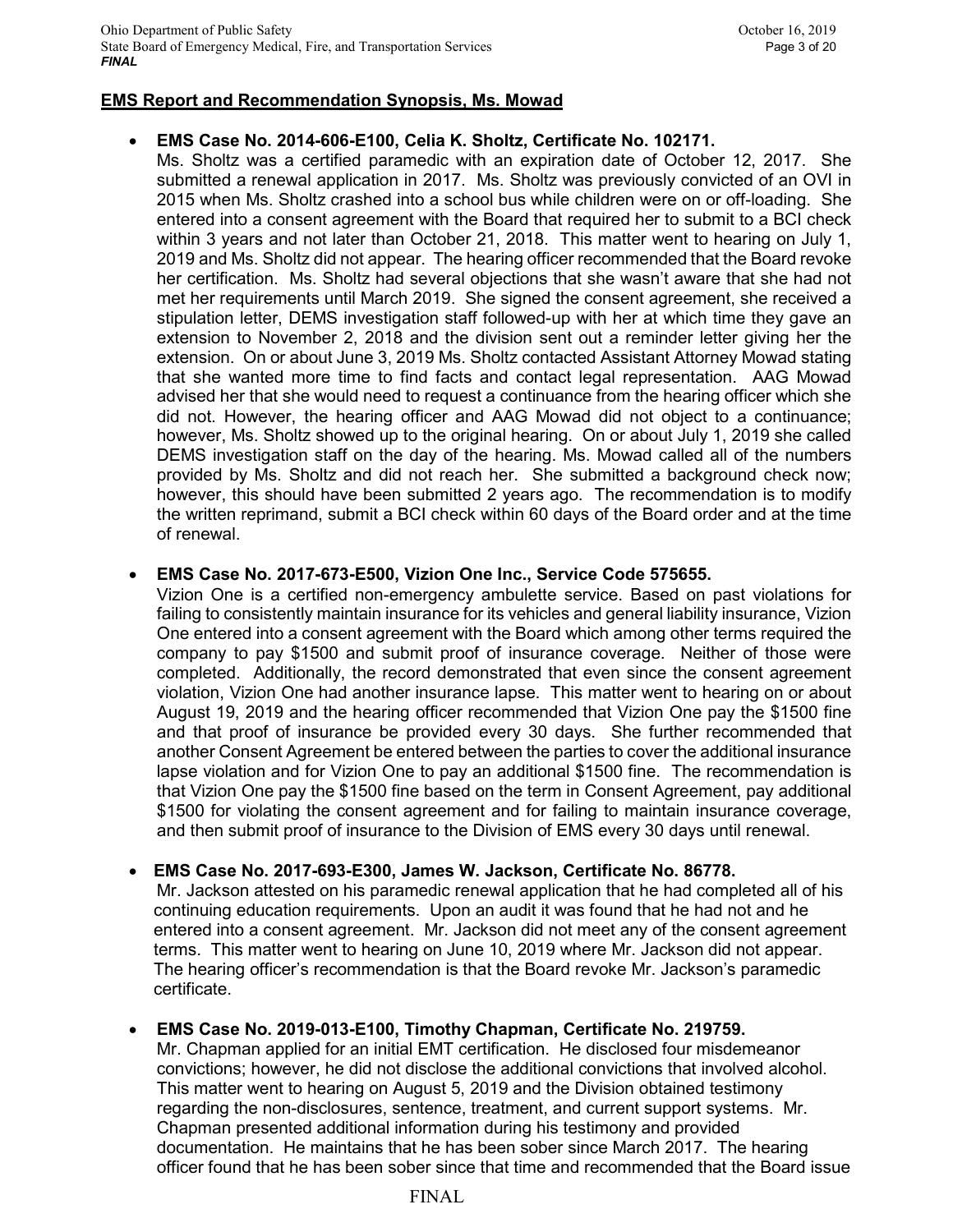certification, subject to the following: probation for a period of 3 years, disclose and submit any and all requested documentation to any future EMS employers, submit to a BCI check upon renewal of his EMT certificate, and abstain from any and all use and consumption of alcohol and any other substance that could impair his EMT work.

Ms. Shultz was permitted two minutes to address the EMFTS Board. She stated that she has been in EMS for 20 years and admitted she had received an OVI. She apologized and would be willing to do whatever she needs to do to keep her certification. Mr. Wright asked why she did not respond to the extensions to submit a BCI. She stated that she was only aware of this in March.

Mr. Jackson was allotted two minutes to address the EMFTS Board. He stated that he did not have all of his continuing education hours completed and requested an extension. When he spoke to the DEMS investigator he was told that he would have to pay a \$1000 fine. He did not show up to the hearing because he had mixed up the dates. Mr. Jackson stated that he did complete all of the continuing education hours.

Mr. Wright inquired if Mr. Chapman or his attorney were present and they were not.

Ms. Mowad stated that there were multiple documented correspondence from the DEMS staff reminding Ms. Sholtz of the terms and the Division gave her an extension twice. Ms. Mowad stated that Ms. Sholtz was not even able to address why she did not respond and comply. The hearing officer recommended that the Board revoke her certification; however, it is the Board's ultimate decision.

Ms. Mowad stated that the cycle for renewal is three years to complete continuing education. She stated that each person has the responsibility to maintain their certification. DEMS investigation services will enter into a consent agenda; however, Mr. Jackson did not comply. Mr. Jackson attested on his renewal that he had completed his continuing education hours. However, upon an audit it was found that he had not completed his continuing education.

# **EMS Goldmans**

These proceedings were held before the Board pursuant to Goldman v. State Medical Board of Ohio where the respondents did not properly request a hearing in the cases. The individuals named did not have the ability to present written or oral testimony; however, they may be present to hear the proceedings and outcome.

All Board members received the sworn affidavits and accompanying exhibits for the Goldman proceedings from the EMS investigators. The affidavits contained the evidence and testimony upon which was deliberated.

There were five adjudications. The proceedings were in the matters of:

- o *EMS Case No. 2015-168-BE100, John E. Miller, Certificate No. 148233*
- o *EMS Case No. 2017-507-E100, James R. Sager, II, Certificate No. 109639*
- o *EMS Case No. 2017-577-E100, Courtney D. Letts, Certificate No. 103385*
- o *EMS Case No. 2017-725-E400, Brian L. Dudley, Certificate No. 90977*
- o *EMS Case No. 2018-614-BE100, Lawrence E. Grizzell, Certificate No. 2977*
- o *EMS Case No. 2018-397-E100, Renee D. Estep, Certificate No. 122734*
- o *EMS Case No. 2019-023-E100, Laura E. Heringhaus, ID No. 219763*
- o *EMS Case No. 2019-314-E100, Joshua M. Kinnett, Certificate No. 176092*

Mr. Wright recognized Assistant Attorney General Lidia C. Mowad for the purpose of providing a brief synopsis of EMS Case No. 2017-725-E400, Brian L. Dudley, Certificate No. 90977.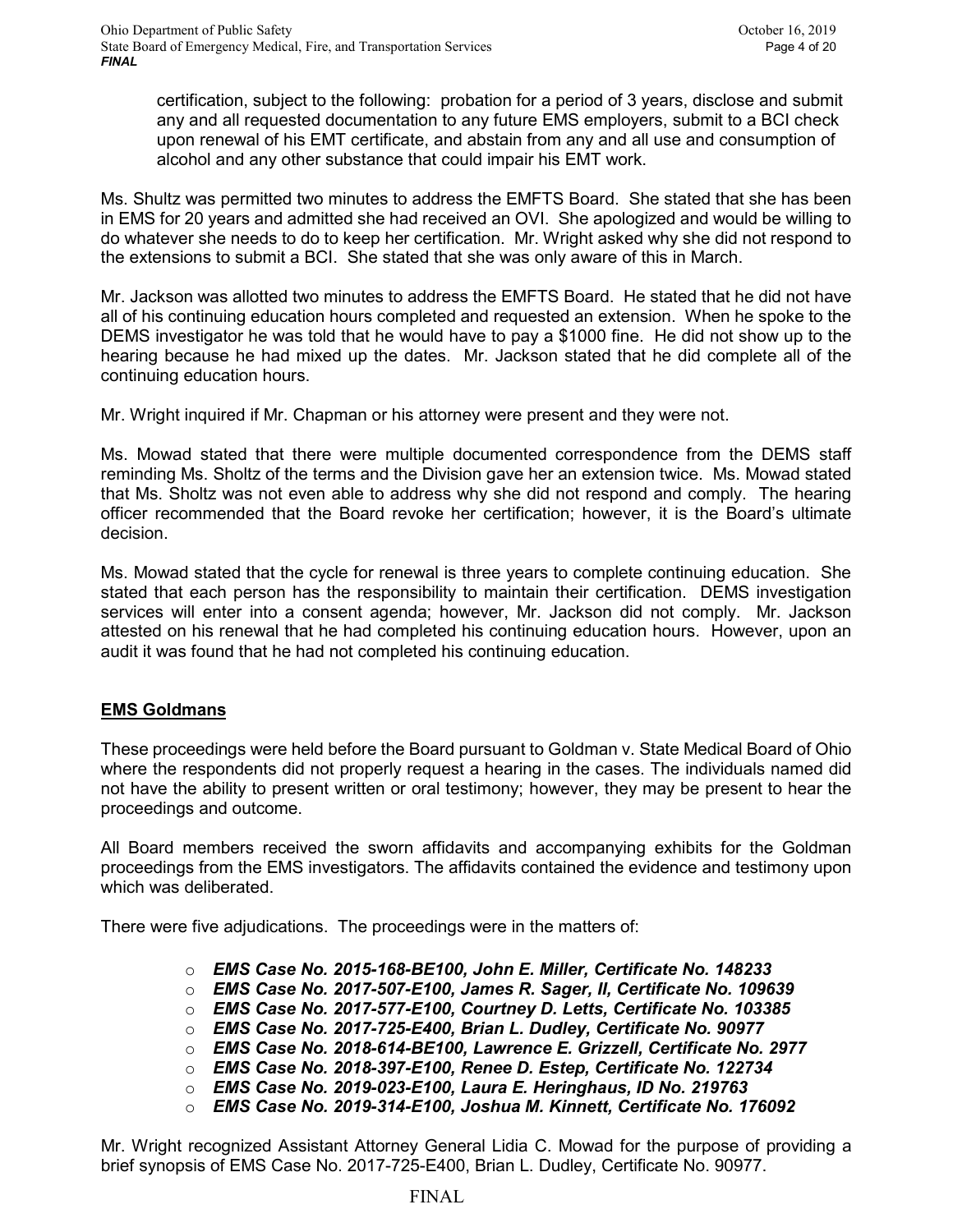# **EMS Goldmans Synopsis, Ms. Mowad**

Ms. Mowad stated that the only EMS Goldman cases will be those that are not straightforward and need additional information.

#### • *EMS Case No. 2017-725-E400, Brian L. Dudley, Certificate No. 90977.*

Ms. Mowad reminded the Board that this was presented at the August Board meeting, but was tabled for lack of sufficient votes.

Mr. Dudley is a certified paramedic with an expiration of January 26, 2020. The Division received a complaint from a patient. A Notice of Opportunity for Hearing was issued for failure to conform to minimal standards of care in violation of OAC 4765-9-01(A) and failure to provide medically appropriate evaluation, treatment and disposition consistent with his department's policies in violation of OAC 4765-9-01(D). Mr. Dudley did not request a hearing. The recommendation is to suspend Mr. Dudley for 30 days.

Having heard AAG Mowad's synopses and recommended disciplinary actions for the cases, Mr. Wright requested a motion to admit the sworn affidavits and the accompanying exhibits in the aforementioned cases into evidence.

*ACTION: Motion to admit the sworn affidavits and accompanying exhibits in the aforementioned case into evidence.* Mr. Dutton – First. Ms. Jenkins – Second. None opposed. None abstained. Motion approved.

There being no further evidence to come before the Board, the proceedings closed at 10:37 a.m.

Mr. Wright requested a motion to recess the meeting for the purpose of entering into quasi-judicial deliberations on the following matters pursuant to Ohio Revised Code Chapter 119 and that are required to be kept confidential under R.C. 4765.102(B). The Board will reconvene following deliberations.

*ACTION: Motion to adjourn and go into private session for the purpose of quasi-judicial deliberation on these matters pursuant to ORC Chapter 119 and that are required to be kept confidential under R.C. 4765.102(B).* Mr. DeVore– First. Mr. Uhl – Second. None abstained. None opposed. Motion approved.

## **EMS Report and Recommendation Motion**

*ACTION*: *In the matter of EMS Case Number 2014-606-E100, Celia K. Sholtz, Certificate Number 102171, I move that the Board issue an adjudication order approving the findings of fact and conclusions of law, and the recommendation of the hearing examiner to revoke Ms. Sholtz's certificate to practice.* Mr. Snyder – First. Dr. George – Second. None opposed. Mr. Allenstein abstained. **Motion approved.**

*ACTION*: *In the matter of EMS Case Number 2017-673-E500, Vizion One, Inc., EMS Service Code No. 57-565-5, I move that the Board issue an adjudication order approving the findings of fact and conclusions of law, and modify the recommendation of the hearing examiner to the following: Vizion One shall pay the \$1,500 fine agreed to in the December 2018 consent agreement, pay an additional \$1,500 for violating the consent agreement and failing to maintain insurance coverage, and submit proof of insurance to the Division of EMS every 30 days until renewal.* 

*The reason for the modification is that a new consent agreement is not required to impose an additional \$1,500 fine.* Mr. Snyder – First. Mr. Uhl – Second. None opposed. Mr. Allenstein - abstained. **Motion approved.**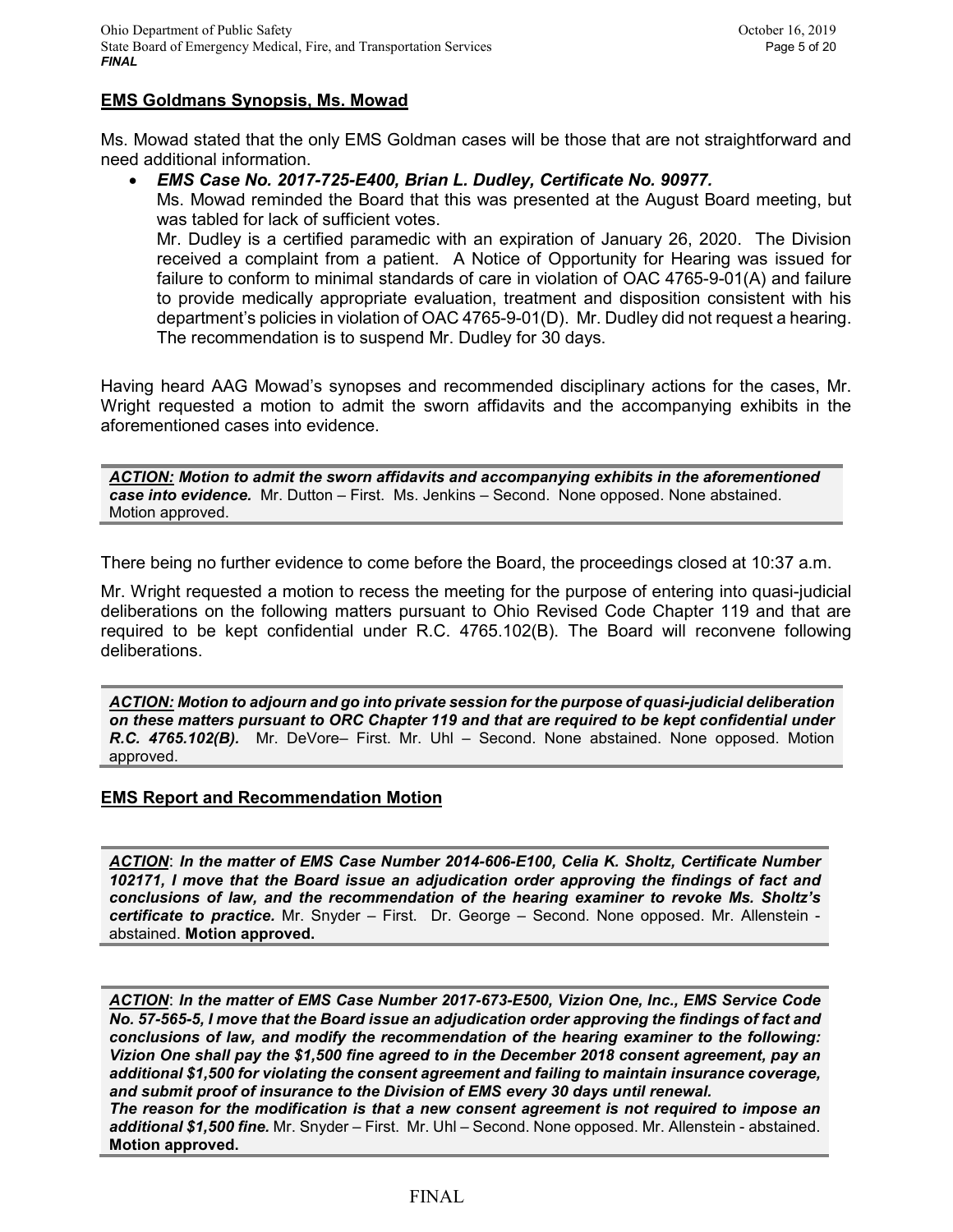*ACTION*: *In the matter of EMS Case Number 2017-693-E300, James W. Jackson, Certificate Number 86778, I move that the Board issue an adjudication order approving the findings of fact and conclusions of law, and the recommendation of the hearing examiner to revoke Mr. Jackson's certificate to practice.* Mr. Snyder – First. Ms. Beavers – Second. None opposed. Mr. Allenstein and Mr. Resanovich - abstained. **Motion approved.**

*ACTION*: *In the matter of EMS Case Number 2019-013-E100, Timothy D. Chapman, Applicant ID No. 219759, I move that the Board issue an adjudication order approving the findings of fact, conclusions of law, and modify the recommendation of the hearing examiner to deny Mr. Chapman's application. The reason for the modification is that Mr. Chapman has been convicted of several alcohol-related convictions, where the underlying facts indicate a habitual or excessive use of alcohol or other substances. Mr. Chapman has not demonstrated that he has received sufficient treatment for his excessive use of these substances, and he has not provided employment or character references in support of his ability to safely practice as an EMT. Furthermore, the applicant falsified his information on his application.*

Mr. Snyder – First. Mr. Uhl – Second. Mr. de la Porte and Mr. Ferguson - opposed. Mr. Allenstein abstained. **Motion approved.**

## **EMS Goldman Motions**

*ACTION*: *In the matter of EMS Case Number 2015-168-BE100, John E. Miller, Certificate Number 148233, I move that the Board issue an adjudication order finding that Mr. Miller was convicted of Aggravated Possession of Drugs, a felony of the fifth degree, and that Mr. Miller's certification be permanently revoked.* Mr. Snyder – First. Mr. Ferguson – Second. None opposed. Mr. Allenstein - abstained. **Motion approved.**

*ACTION*: *In the matter of EMS Case Number 2017-507-E100, James R. Sager II, Certificate Number 109639, I move that the Board issue an adjudication order finding that Mr. Sager was convicted of two counts of Grand Theft, felonies of the fourth degree, and failed to supply required documentation for his Theft convictions and a background check to the Board and that Mr. Sager's certification be revoked.* Mr. Snyder – First. Mr. Uhl – Second. None opposed. Mr. Allenstein - abstained. **Motion approved.**

*ACTION*: *In the matter of EMS Case Number 2017-577-E100, Courtney D. Letts, Certificate Number 103385, I move that the Board issue an adjudication order finding that Ms. Letts was convicted of Theft of Drugs, a felony of the fourth degree, and that Ms. Letts' certification be revoked.* Mr. Snyder – First. Mr. Ferguson – Second. None opposed. Mr. Allenstein - abstained. **Motion approved.**

*ACTION*: *In the matter of EMS Case Number 2017-725-E400, Brian L. Dudley, Certificate Number 90977, I move that the Board withdraw the Notice of Opportunity for Hearing and close the case. The Board formally recognizes and affirms the internal affairs investigation of the local jurisdiction.* Mr. Snyder – First. Mr. Uhl – Second. None opposed. Mr. Allenstein, Mr. Resanovich and Mr. Ferguson - abstained. **Motion approved.**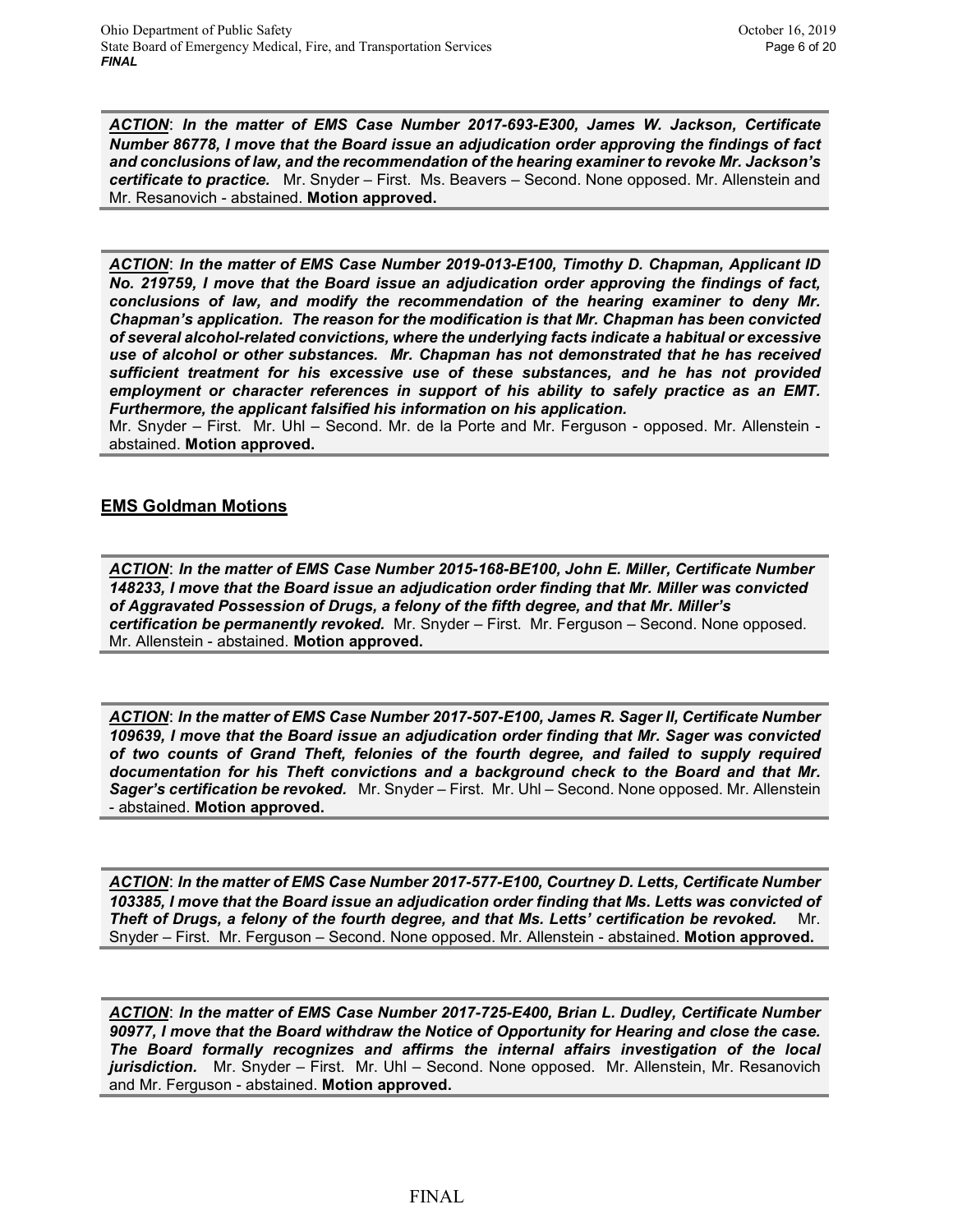*ACTION*: *In the matter of EMS Case Number 2018-614-BE100, Lawrence E. Grizzell, Certificate Number 2977, I move that the Board issue an adjudication order finding that Mr. Grizzell was convicted of 8 counts of Sexual Battery, 8 counts of Gross Sexual Imposition, and 8 counts of*  **Rape, all felonies, and that Mr. Grizzell's certification be permanently revoked.** Mr. Snyder – First. Ms. Kearns – Second. None opposed. Mr. Allenstein and Mr. de la Porte - abstained. **Motion approved.**

*ACTION*: *In the matter of EMS Case Number 2018-397-E100, Renee D. Estep, Certificate Number 122734, I move that the Board issue an adjudication order finding that Ms. Estep was convicted of Grand Theft, a felony of the fourth degree, and that Ms. Estep's certification be revoked.* Mr. Snyder – First. Mr. Uhl – Second. None opposed. Mr. Allenstein - abstained. **Motion approved.**

*ACTION*: *In the matter of EMS Case Number 2019-023-E100, Laura E. Heringhaus, Applicant ID No. 219763, I move that the Board issue an adjudication order finding that Ms. Heringhaus was convicted of multiple drug-related felonies as indicated in the Notice of Opportunity for Hearing and that Ms. Heringhaus' application be denied.* Mr. Snyder – First. Mr. Ferguson – Second. None opposed. Mr. Allenstein - abstained. **Motion approved.**

*ACTION*: *In the matter of EMS Case Number 2019-314-E100, Joshua M. Kinnett, Certificate Number 176092, I move that the Board issue an adjudication order upholding the summary suspension of Mr. Kinnett's certification and permanently revoking his certification based on his conviction for Attempted Unlawful Sexual Conduct with a Minor.* Mr. Snyder – First. Ms. Kearns – Second. None opposed. Mr. Allenstein - abstained. **Motion approved.**

## **EMS Investigations**

*ACTION: Motion to adjourn and enter executive session for the purpose of discussing proposed disciplinary action against certificate holders pursuant to O.R.C. Section 121.22(G)(1) and pursuant to 121.22(G)(5) that involve matters required to be kept confidential under O.R.C. Sections 149.43(A)(2) and 4765.102(B).* Mr. Uhl – First. Mr. DeVore – Second. None opposed. None abstained. **Motion approved.**

## **Roll Call**

.

| Mr. Thomas Allenstein        | Present | Ms. Ruda Jenkins          | Present |
|------------------------------|---------|---------------------------|---------|
| Mr. Kent Appelhans (V.Chair) | Present | Ms. Susan Kearns          | Present |
| Ms. Karen Beavers            | Present | Mr. Mark Resanovich       | Present |
| Mr. Herb de la Porte         | Present | Ms. Julie Rose            | Present |
| Mr. David DeVore             | Present | Dr. Hamilton Schwartz     | Present |
| Mr. Geoff Dutton             | Present | Mr. George B. Snyder      | Present |
| Mr. Patrick Ferguson         | Present | Dr. Thomas Tallman        | Present |
| Dr. Richard George           | Present | Dr. Glen Tinkoff          | Absent  |
| Ms. Deanna Harris            | Present | Mr. Kevin Uhl             | Present |
| Mr. Jeffery Jackson          | Present | Mr. Jason Walsh           | Absent  |
|                              |         | Mr. Dudley Wright (Chair) | Present |

*ACTION: Motion to close the following Education cases.* Ms. Harris – First. – Second. Mr. Allenstein and Mr. de la Porte – Abstained. None opposed. Motion approved

2019-315-E300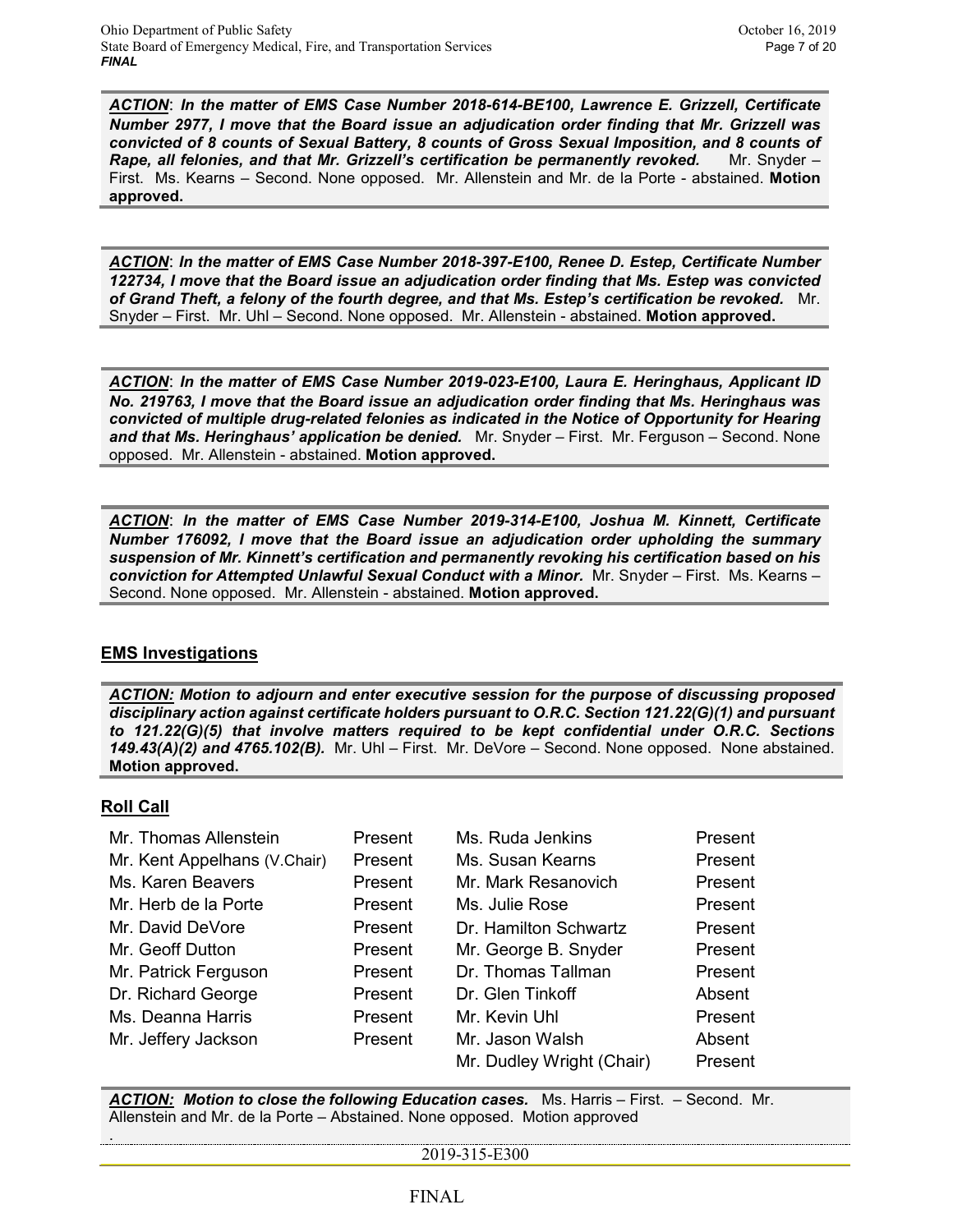*ACTION: Motion to close the following Medical Transportation case(s).* Ms. Harris – First. Mr. de la Porte – Second. Mr. Allenstein – Abstained. None opposed. Motion approved

| $\blacksquare$                                                              |                          |          |
|-----------------------------------------------------------------------------|--------------------------|----------|
| :400<br>$\alpha$<br>$P_{\Delta}$<br>*de<br>79-P<br>$\overline{\phantom{0}}$ | 700<br>$\mathbf{X}$ -64. | 'UG<br>^ |
|                                                                             |                          |          |

|               |               | ACTION: Motion to accept the following Consent Agreement(s): Ms. Harris - First. Mr. de la Porte - |                |
|---------------|---------------|----------------------------------------------------------------------------------------------------|----------------|
|               |               | Second. Mr. Allenstein and Mr. Uhl (2017-794-BE500) - Abstained. None opposed. Motion approved.    |                |
| 2017-242-E300 | 2018-367-E300 | 2019-205-E100                                                                                      | 2019-309-BE100 |

| 2017-750-E300 | 2018-608-E300 | 2019-248-BE500 | 2019-338-E700 |
|---------------|---------------|----------------|---------------|
| 2018-144-E300 | 2018-666-E300 | 2019-256-E100  | 2019-342-E100 |
| 2018-227-E500 | 2019-031-E300 | 2019-271-E100  | 2019-363-E100 |
| 2018-296-E500 | 2019-063-E700 | 2019-288-BE100 | 2019-391-E100 |
| 2018-366-E300 | 2019-171-E400 |                | 2019-444-E300 |

*ACTION: Motion to close the following cases due to lack of jurisdiction, referral to local medical director, deferral to department discipline, certifications have expired, or non-violations of ORC and/or OAC:* Ms. Harris – First. Mr. de la Porte – Second. None opposed. Mr. Allenstein, Mr. Ferguson (2018-26-E400 and 2018-93-E400), and Mr. Uhl (2018-396-E400) – Abstained. **Motion approved.**

| 2017-200-E400                                                | $2018 - 522 - E400$ * <i>Wright abstain</i> |
|--------------------------------------------------------------|---------------------------------------------|
| 2017-268-E400                                                | 2018-641-E500                               |
| 2017-367-E500                                                | $2018-657-E700*Re-open$ if Re-apply         |
| 2017-368-E500*Refer to Board of Pharmacy & Medicare/Medicaid | 2019-244-E500                               |

*ACTION: Motion to close the following case(s). The following cases have been recommended to e closed and referred back to the local medical director for review.* Ms. Harris – First. Mr. Ferguson – Second. Mr. Allenstein and Mr. Snyder – Abstained. None opposed. Motion approved.

| 2017-237-E400 *Refer to local medical direct |  |  |  |  |
|----------------------------------------------|--|--|--|--|
|----------------------------------------------|--|--|--|--|

2017-237-E400 *\*Refer to local medical director* 2017-401-E400 *\*Refer to local medical director*

*ACTION: Motion to close the following cases, individuals have met the stipulations of their Consent Agreements:* Ms. Harris – First. Mr. Resanovich – Second. Mr. Allenstein – Abstained. None opposed. **Motion approved.**

| 2014-403-BE100 | 2016-658-E300 | 2017-774-E400 | 2018-652-E100  |
|----------------|---------------|---------------|----------------|
| 2016-447-E300  | 2017-54-E300  | 2017-775-E400 | 2019-167-B100  |
| 2016-551-E300  | 2017-253-E300 | 2017-776-E400 | 2019-237-E100  |
| 2016-629-E300  | 2017-422-E100 | 2018-339-E500 | 2019-306-BE100 |

| ACTION: Motion to close the following cases. The Board accepts the surrendering of their                 |  |  |  |
|----------------------------------------------------------------------------------------------------------|--|--|--|
| respective certificates to practice or teach. Re-open if re-applies: Ms. Harris – First. Mr. de la Porte |  |  |  |
| - Second. Mr. Allenstein and Mr. Snyder - Abstained. None opposed. Motion approved.                      |  |  |  |

| <u>booding.</u> This monotonically mission of protectives. Hono oppocod: <b>invertion application</b> |               |
|-------------------------------------------------------------------------------------------------------|---------------|
| 2018-379-E300 *Rescind NOH                                                                            | 2019-373-E300 |
| 2018-709-E300 *Rescind NOH                                                                            | 2019-376-E300 |
| 2019-357-E300                                                                                         | 2019-377-E300 |
| 2019-372-E300                                                                                         | 2019-378-E300 |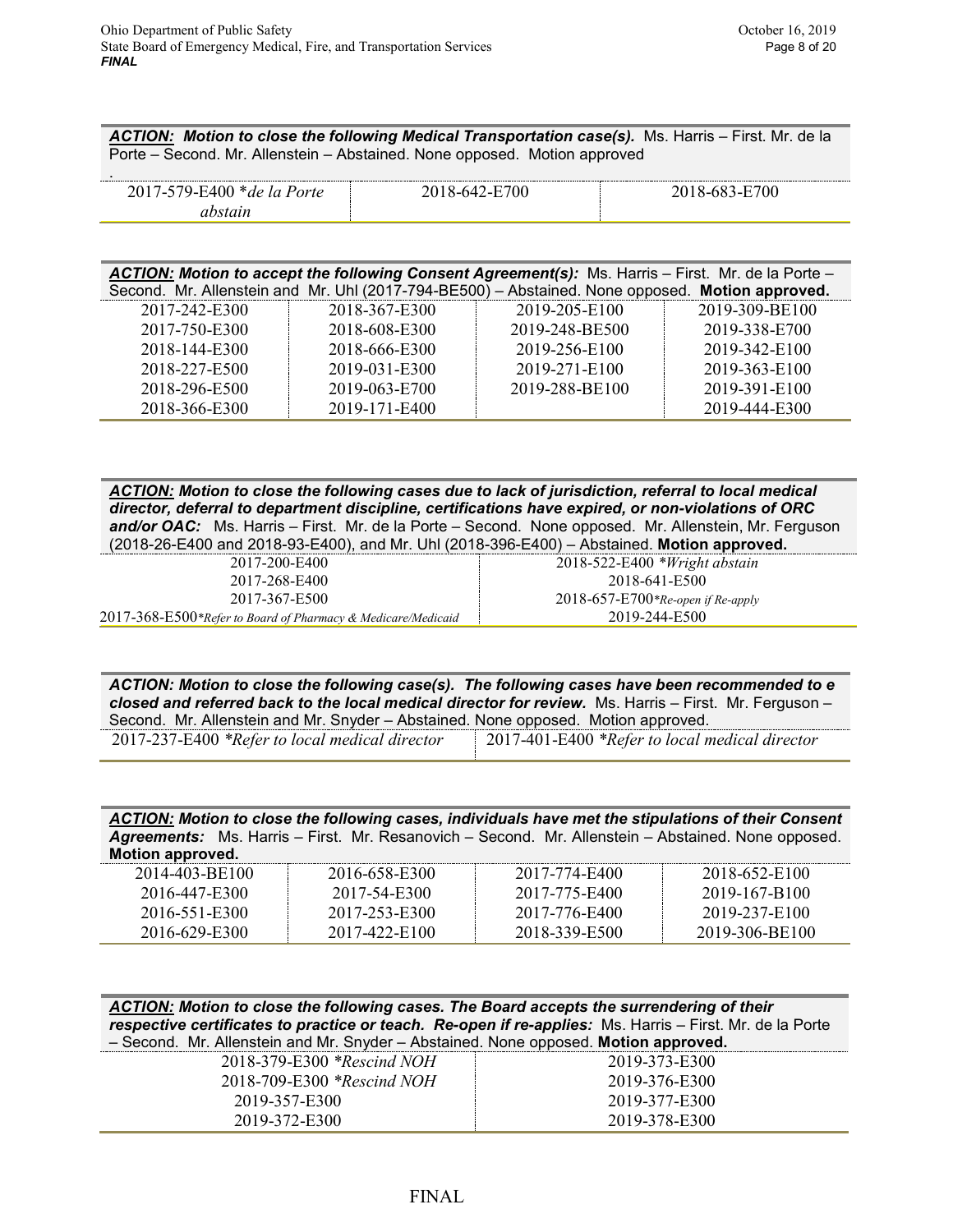*ACTION: Motion to close the following case(s). The individuals/entities did not meet the requirements of their consent agreement or failed to meet audit requirements prior to surrender or expiration of certification. Re-open if re-applies.* Ms. Harris – First. Mr. Ferguson – Second. Mr. Allenstein and Mr. Snyder – Abstained. None opposed. **Motion approved.**

|        |           | ___            |
|--------|-----------|----------------|
| .<br>⊷ | OU.<br>-- | vv<br>- -<br>- |
|        |           | ,,,<br>$-$     |

*ACTION: Motion to close the following cases due to service issues with the Adjudication Order or the Notice for Opportunity for Hearing. The respective certificates to practice are revoked or expired. Re-open if re-apply.* Ms. Harris – First. Mr. Uhl – Second. Mr. Allenstein and Mr. Snyder – abstained. None opposed. **Motion approved.**

| 2013-282-BE100<br>$2014-184-E300$ *No closing letter<br>needed | 2016-152-E100 *No closing letter<br>needed<br>2016-552-E300 *No closing letter | $2016-663-E300$ *No closing letter<br>needed<br>$2016 - 705 - E300$ *No closing letter |
|----------------------------------------------------------------|--------------------------------------------------------------------------------|----------------------------------------------------------------------------------------|
|                                                                | needed                                                                         | needed                                                                                 |

*ACTION: Motion to close the following case(s). Individuals did not supply required documentation; therefore, their application were rendered incomplete.* Ms. Harris – First. – Second. Mr. Allenstein and Mr. de la Porte – Abstained. None opposed. Motion approved*.*

2018-582-E500

*ACTION: Motion to accept the voluntary surrender for revocation of certificate for the following case(s). Ms. Harris – First. – Second. Mr. Allenstein and Mr. de la Porte – Abstained. None opposed. Motion approved.*

 *2017-71-BE100*

*ACTION: Motion to issue Notices of Opportunity for Hearings for the following cases.* Ms. Harris – First. Mr. Ferguson – Second. Mr. Allenstein and Mr. Snyder – Abstained. None opposed. **Motion approved.**

*ACTION: Motion to close the following cases due to one of the following reasons; inadvertently marked yes to conviction question, misdemeanor convictions which the Board has previously deemed "not involving moral turpitude," continuing education cases which now meet the requirements, non-patient care issues, and grandfathering issues of certification/conviction.* Ms. Harris – First. Ms. Jenkins – Second. Mr. Allenstein and Mr. Snyder– Abstained. None opposed. **Motion approved.**

| <b>MOLION approved.</b> |                |                |                |
|-------------------------|----------------|----------------|----------------|
| 2016-490-E500           | 2019-317-BE100 | 2019-358-BE500 | 2019-401-BE100 |
| 2016-613-E300           | 2019-337-E100  | 2019-361-BE100 | 2019-403-BE100 |
| 2017-174-E300           | 2019-341-E100  | 2019-367-E100  | 2019-404-E100  |
| 2017-501-E300           | 2019-344-BE100 | 2019-368-BE100 | 2019-405-BE100 |
| 2017-585-BE100          | 2019-349-BE100 | 2019-370-E100  | 2019-440-BE100 |
| 2018-104-E100           | 2019-355-E100  | 2019-371-E100  | 2019-441-BE100 |
| 2019-181-BE100          | 2019-356-E100  | 2019-397-E100  | 2019-449-E100  |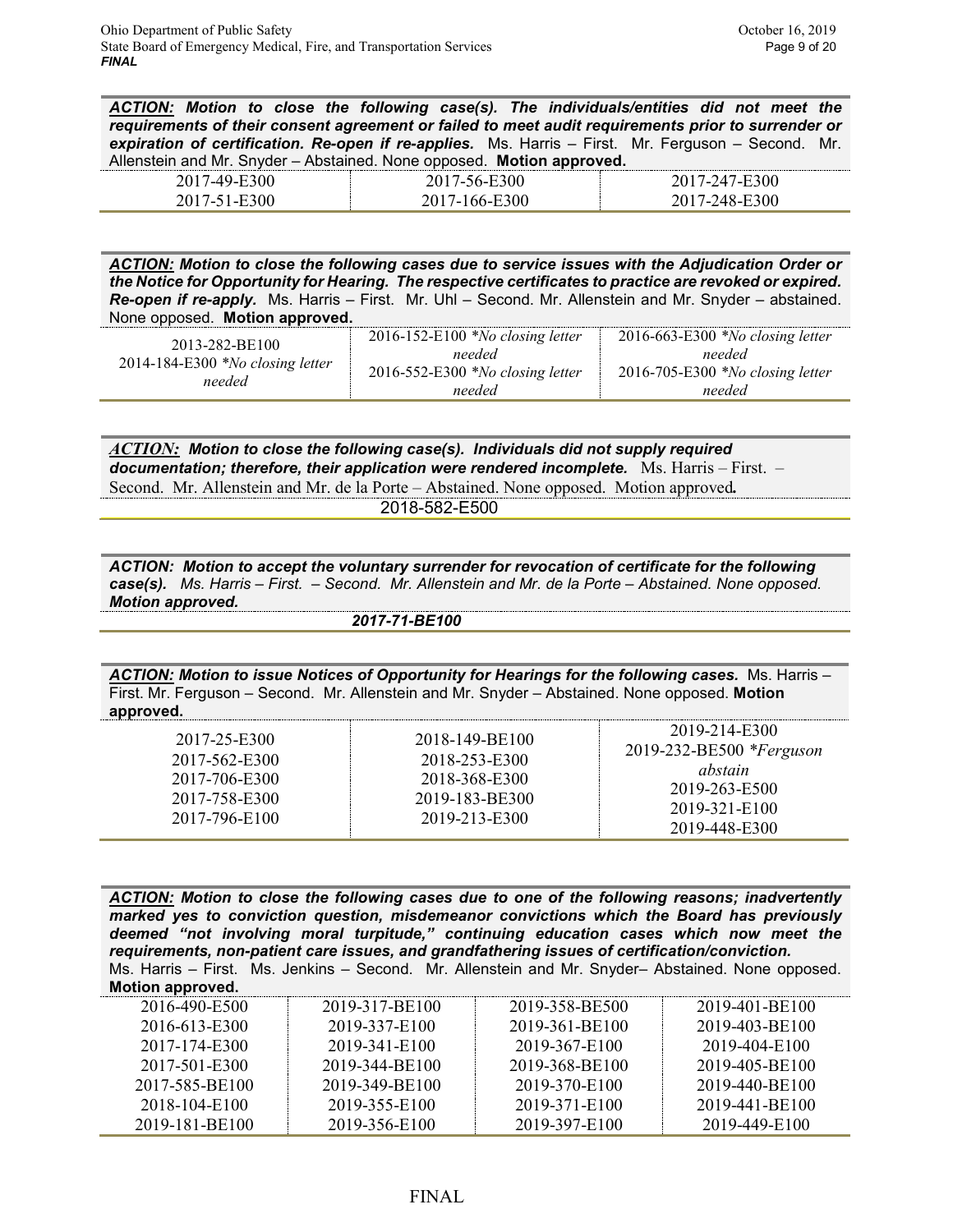## **EMFTS Board Chair's Report, Dudley Wright**

Mr. Wright stated that "New Business" was being moved up.

#### **New Business**

Mr. Joe Kirk, ODPS Rules Administrator, stated that ORC 121.95 and HB 166 has two requirements of agencies. One was to construct a base inventory of all rules and account of regulatory restrictions defined broadly as "shall, shall not, must, require, may, may not and prohibit". Mr. Kirk and staff went through all rules of EMS 4765 and Medical Transportation 4766. There are approximately 220 rules where over 3700 regulatory restrictions appeared. The second part requires that anytime a new restriction is adopted, then, simultaneously, two or more restrictions must be rescinded. Items have already been identified. This was not aimed at an specific agency such as ODPS/EMS; however, we shall abide by the law.

## **Legislative Report, Dan Fitzpatrick**

Mr. Fitzpatrick reported that ODPS legislative affairs will be more careful with bills that they track.

The Legislative Update was distributed to the EFMTS Board members.

#### **SB 7** – *Temporary State Occupational Licenses for Military members and spouses.*

This bill is in regards to a temporary state occupational license for members of the military and spouses. If they move to Ohio they will receive a temporary license for up to six years. That bill was reported out of committee on October  $16<sup>th</sup>$  with a vote of 13-0 and is expected to be on House floor in the next couple of weeks and becoming law in a couple of months.

Mr. Fitzpatrick spoke to the Governor regarding the DNR orders discrepancy between DNR allowing nurse practitioners to sign the orders; however, EMS cannot operate under those orders. The legislative affairs office will work on this discrepancy.

The ODPS legislative office will clean up the requirement currently in law that EMS providers be in direct communications with a physician prior to providing medical care and this is not in current practice. We want to clarify the law that written protocols are sufficient.

An amendment will be proposed to eliminate restrictions that persons certified as first responders work only for a volunteer or non-profit EMS or Fire agency.

## **State EMS Medical Director Report, Dr. Carol Cunningham**

Dr. Cunningham reported that the Regional Physician Advisory Board (RPAB) regions 7 & 8 still have a need for membership. The annual RPAB All-Member meeting on November 14, 2019 has been changed to 9:00 am. The RPAB Chairpersons' meeting will be held on November 14, 2019 immediately following the All-Member RPAB meeting at the Ohio Department of Public Safety.

Dr. Cunningham requested a motion to approve two new RPAB member appointments to include Dr. Melissa Whitmill in Region 3 and Dr. Mark Gebhart in Region 6.

*ACTION: Motion to approve two new Regional Physician Advisory Board (RPAB) membership to Dr. Melissa Whitmill for Region 3 and Dr. Mark Gebhart for Region 6.* Ms. Harris – First. Ms. Jenkins – Second. None opposed. None abstained. Motion approved.

The 2019 Ohio EMS Medical Director Conference is scheduled for November 13, 2019 at the Ohio Department of Transportation auditorium.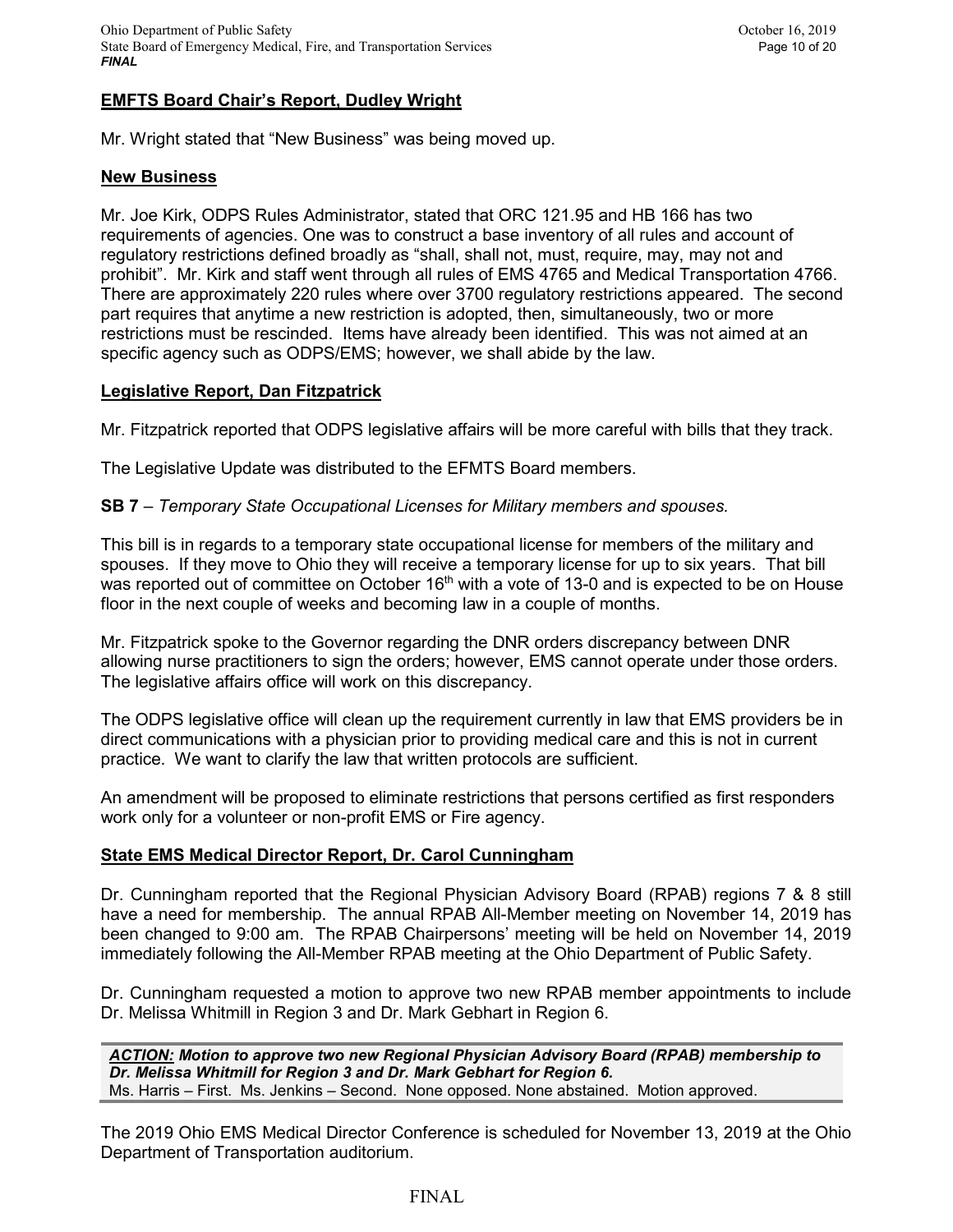The Ohio Association of EMS conference will be held on October 19, 2019. Dr. Cunningham and Robert Wagoner will be speaking.

CHEMPACK has updated training modules to address the Federal level additions are as follows:

- Midazolam vials to replace expiring diazepam vials
- CDC amended the age brackets in antidote dosing guidelines (infant, child, early adolescent or adult)
- ASPR now oversees the CHEMPACK program within the U.S. Department of Health and Human Services

*ACTION: Motion to approve the three amendments to update the CHEMPACK training modules to include midazolam vials to replace expiring diazepam vials, CDC amended the age brackets in antidote dosing guidelines (infant, child, early adolescent or adult) and the ASPR now oversees the CHEMPACK program.* Mr. Snyder – First. Mr. Dutton – Second. None opposed. None abstained. Motion approved.

NHTSA has released the draft white paper on an EMS nomenclature. The document is posted on ems.gov and the public comment period ends on October 23, 2019.

# **EMS Staff Legal Counsel, Michael Wise**

Mr. Wise did not have any items to report.

# **Assistant Attorney General, Lidia Mowad**

Ms. Mowad reported that she did not have any items to report.

# **Executive Director and Staff Reports, Melvin House**

Executive Director House reported that six seats of the EMFTS Board that are appointed by the Governor will expire on November 12, 2019.

- Seat #1, ER Physician (Dr. Tallman)
- Seat #5, Trauma Program Manager (Jason Walsh)
- Seat #6, Paid Fire Chief, (Dudley Wright)
- Seat #10, EMS Provider (Kevin Uhl)
- Seat #11, EMS Provider (Deanna Harris)
- Seat #15, EMS Provider (David DeVore)

Letters requesting nominations were sent in August to nominating organizations identified in ORC 4765. The DEMS has received nominations for all expiring seats and were forwarded to the Director's Office on September 30, 2019. Currently, the DEMS are awaiting appointments from the Governor's office.

Please note that if appointments have not been appointed by November 12, 2019, then the seat will remain active for 60 days.

The Division of EMS Staff vacancies and new positions:

• *Program Administrator 2* - Jean Booze, certifications supervisor, will be retiring on October 31, 2019. A request to fill has been approved.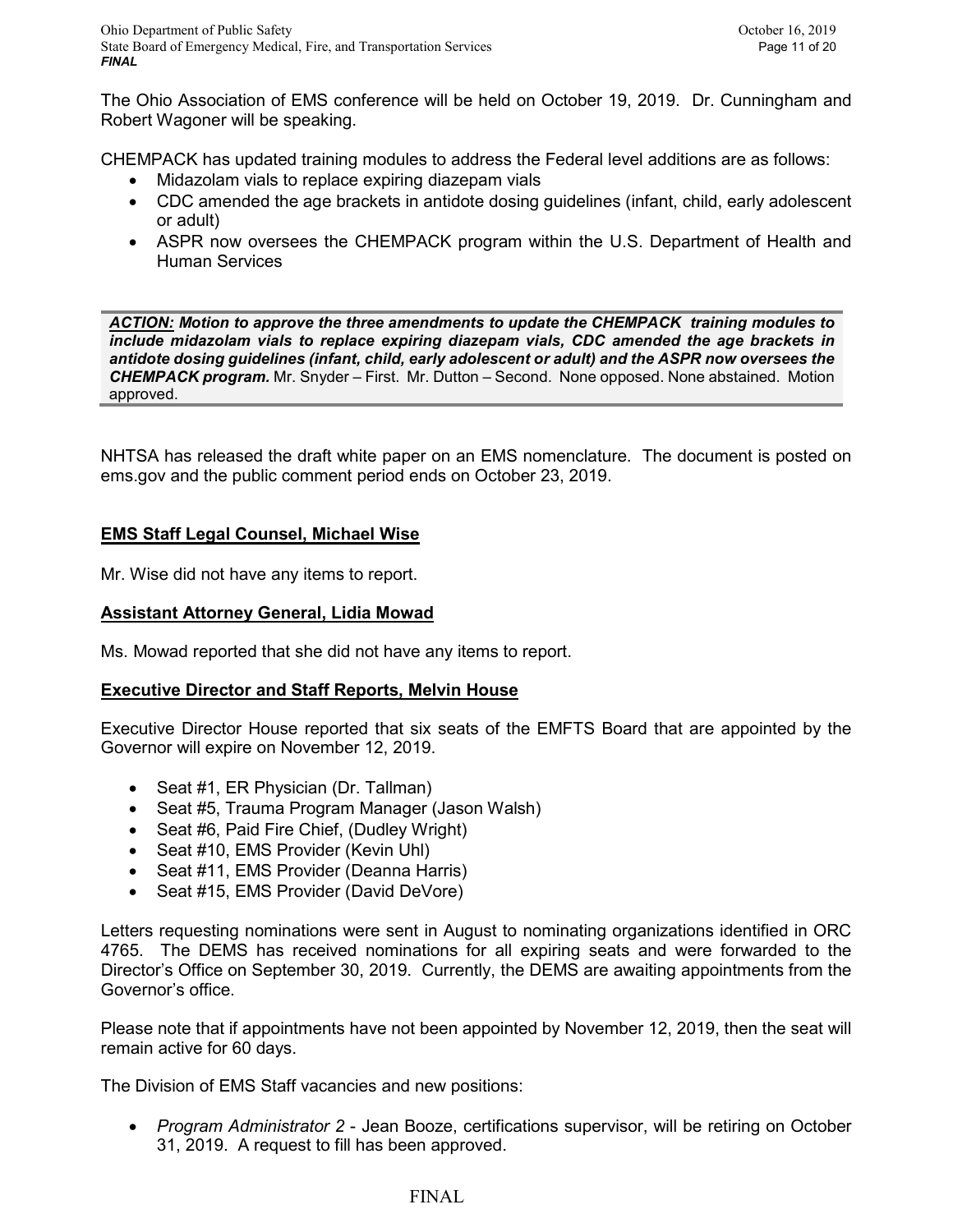• *Administrative Professional 3* – Novica Olinger in certifications has been promoted to an Administrative Professional 4 in ODPS Human Resources. The request to fill has been approved.

The National Rural EMS and Care Conference is sponsored by the Joint Committee on Rural Emergency Care that includes the National Organization State Office of Rural Health, the National Association of State EMS Officials, the National Rural Health Association and the National Rural Health Resource Center. The conference will be held at the Renaissance Columbus Downtown on April 21<sup>st</sup> through April 23<sup>rd</sup>. The Division of EMS is awaiting additional information.

The Dr. Richard Strauss sexual misconduct investigation at OSU has sparked additional study and information for Ohio Healthcare Boards. The Governor has implemented a workgroup to identify issues from all health boards. The DEMS staff is working on completely the questionnaire that requests information in regards to how the Board deals with discipline. Our investigative staff and Board operates well with law enforcement, Medicaid and Medicare.

The EMS Program Director Conference will be held in April 2020. An exact date and location have not yet been confirmed. This will be similar to the Fire Charter Program Director Conference that has been held in the last four years.

# DEMS Focus

- Certifications
	- $\circ$  Executive Director House praised Ms. Ellen Owens and Ms. Jean Booze for all of their hard work in streamlining the certification process.
- Grants
- Medical Transportation
- Investigations
- Education

# **EMSIRS Project, Deputy Director Rob Wagoner**

Mr. Wagoner reported that the live date for EMSIRS scheduled in July was postponed for September and has been placed in neutral beyond issues under our control. The issues are storage and security of data. DEMS would not sign off on the security due to HIPPA issues. As soon as verification of compliance with the security of data is provided, the DEMS will move forward.

## **EMS Exemption Requests, Jean Booze**

Jean Booze reported that there was one military exemption request for their paramedic certification; 2019-10-01. In 2013 this person was granted an extension an EMT exemption and then successfully renewed in next cycle at which time he became a paramedic. This is not a consecutive exemption request. Military documentation was received. Staff recommends approval and requests a motion to approve.

*ACTION: Motion to approve the military exemption request of 2019-10-01 due to being on active military duty.* Mr. Resanovich – First. Dr. Schwartz – Second*.* None opposed. None abstained. **Motion approved.**

Jean Booze reported that there was one voluntary surrender request. Michael J. Pender, certification number 17694, requested to voluntarily surrender his paramedic and EMS Instructor certification. Mr. Pender is retired and does not wish to maintain certifications. Staff recommends approval and requests a motion to approve.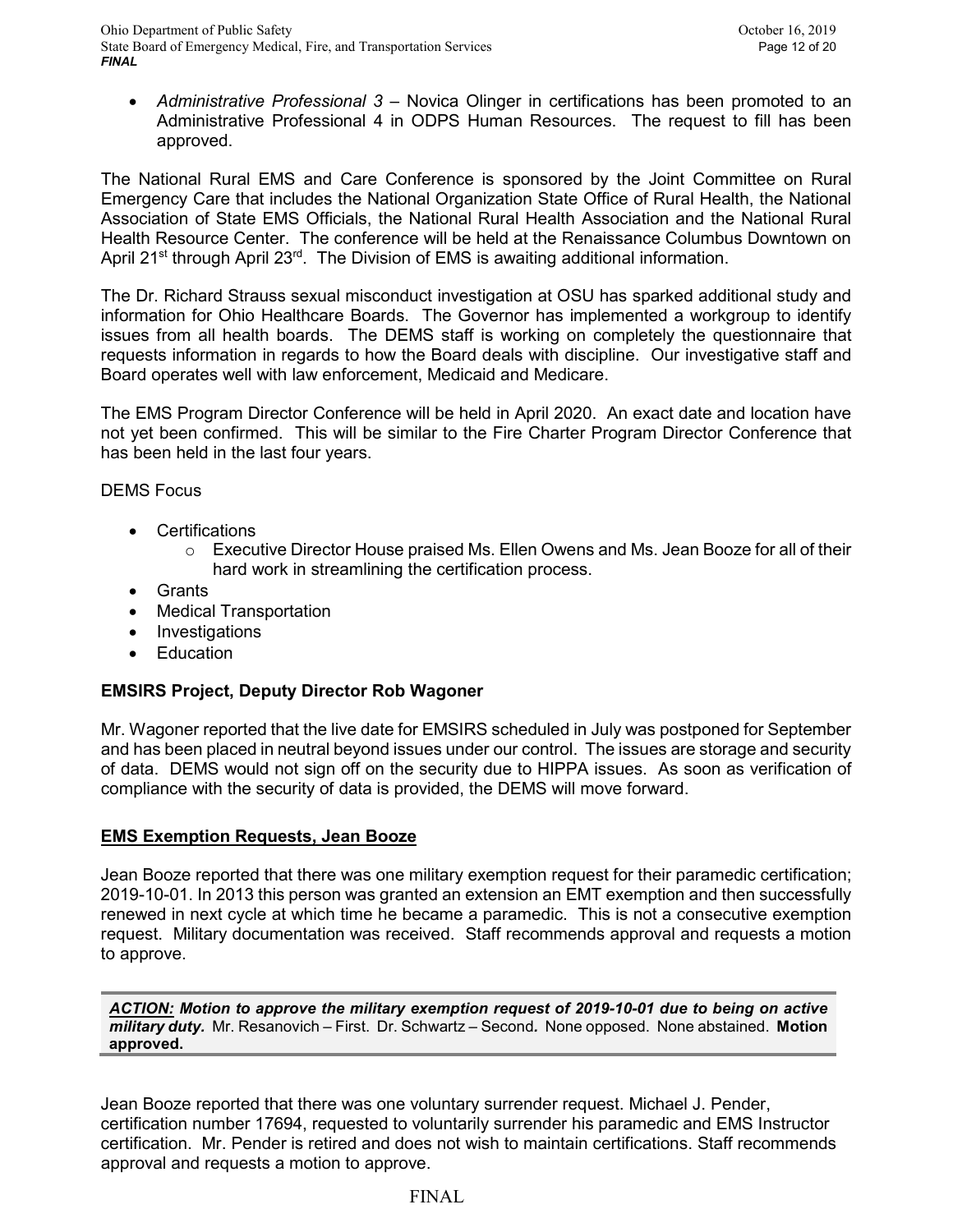*ACTION: Motion to approve the voluntary surrender request from Michael J. Pender, certification #17694.* Mr. Resanovich – First. Ms. Rose – Second*.* None opposed. None abstained. **Motion approved.**

## **Education, James Burke**

Mr. Burke requested approval for two additional sites that were not included on the Certificates of Approval in the Consent Agenda. A recommendation for three-year continuing education renewals for Fairborn Fire Department and Mechanicsburg Emergency Medical Service. Staff recommended approval.

*ACTION: Motion to approve Fairborn Fire Department and Mechanicsburg Elementary Medical Service for a three-year continuing education renewal.* Mr. Snyder – First. Mr. de la Porte – Second*.* None opposed. None abstained. **Motion approved**.

## **Medical Transportation, Dave Fiffick**

Mr. Fiffick presented the list of medical transportation renewal applications with expiration dates of August, September, and October 2019. Staff is requesting a motion and approval pending a satisfactory inspection.

*ACTION: Motion to approve the medical transportation renewal applications with expiration dates of August, September, and October 2019; pending a satisfactory inspection.* Mr. Dutton – First. Ms. Beavers – Second. None opposed. Mr. Applehans (Hanco EMS LLC) - abstained. **Motion approved.**

Mr. Fiffick presented the list of medical transportation applications for 15 new ambulette services and 6 new ambulance service. Staff is requesting a motion and approval pending a satisfactory inspection.

*ACTION: Motion to approve medical transportation applications for 7 new ambulette services and 1 ambulance service.; pending a satisfactory inspection.* Mr. Dutton – First. Ms. Beavers - Second. None opposed. None abstained. **Motion approved.**

Mr. Fiffick presented the list of new satellite locations for 2 ambulette services and 4 ambulance services. Staff is requesting a motion for approval pending a satisfactory inspection.

*ACTION: Motion to approve the medical transportation new satellite locations for 2 ambulette and 4 ambulance services.* Mr. Dutton – First. Ms. Beavers – Second. Mr. de la Porte (Life Care Ambulance) - abstained. None opposed. **Motion approved.**

Mr. Fiffick requested a motion for a change the level of service from BLS to ALS for Cincinnati Medical Transport.

*ACTION: Motion to approve a change to the level of services from BLS to ALS for Cincinnati Medical Transport.* Ms. Beavers – First. Mr. Snyder – Second. Mr. de la Porte (Life Care Ambulance) - abstained. None opposed. **Motion approved.**

Mr. Fiffick reported that the Medical Transportation Section is working on a project for online applications, renewals, new services, and addition of vehicles. Services will log into their account on the system and services will be able to pay with credit card or bank draft. It will be the services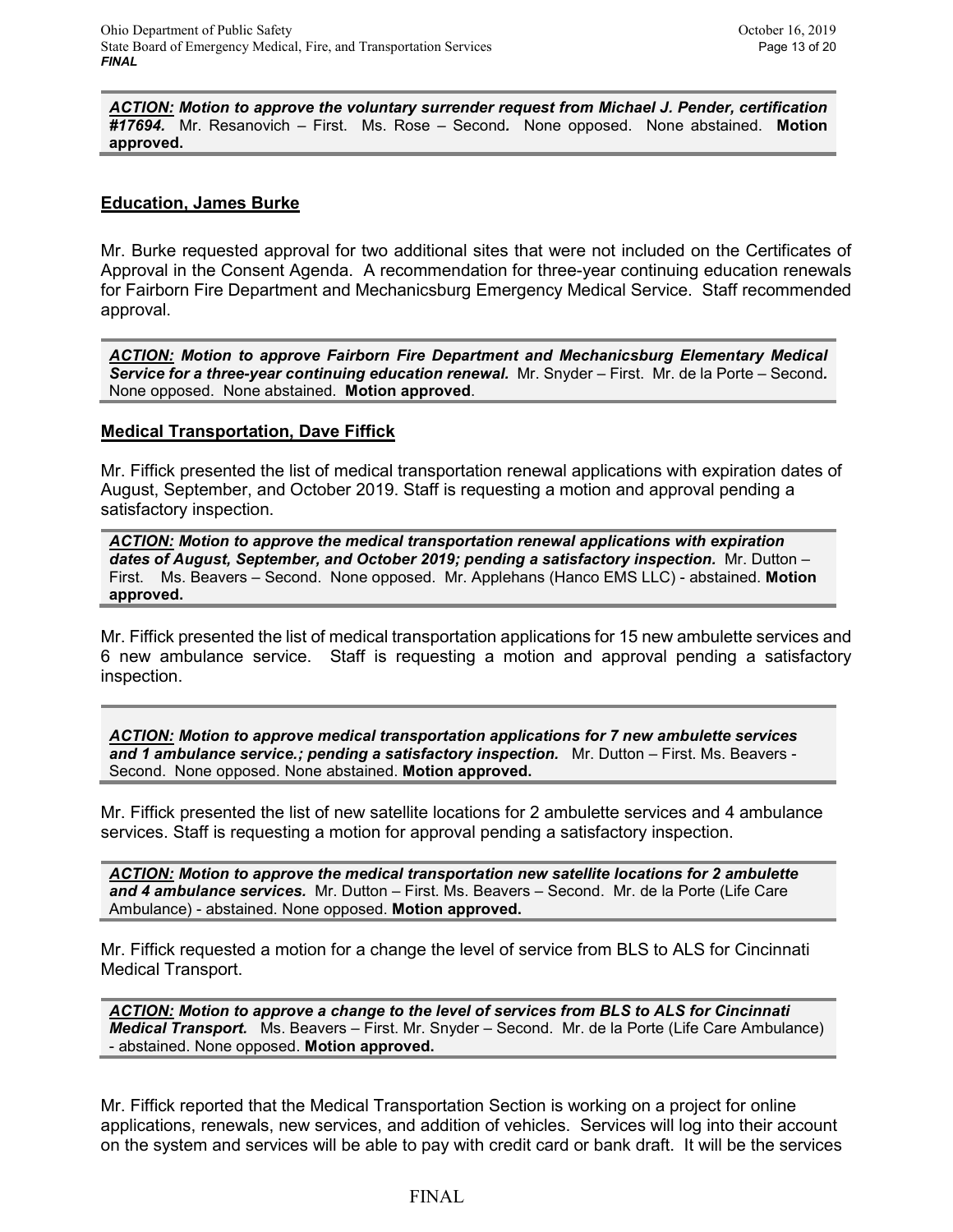responsibility to keep all of their contact information up-to-date. This project will begin in December or January.

# **Grants, Johanna Burgess**

Executive Director House and Deputy Director Wagoner presented the "Big Checks" to the following departments:

- Firelands Ambulance Service (Huron County)
- Scioto Valley Volunteer Fire Department (Delaware County)
- Scott Volunteer Fire Department (Paulding County)
- Ohio City Volunteer Fire Department (Van Wert County)
- Washington Township Fire Department (Muskingum County)
- Minford EMS (Scioto County)

Mr. Snyder is requesting items to be added to the grant equipment list to enhance rescue task force or tactical EMS for accountability of fire and EMS personnel. The grant does not currently allow these items. Accountability tags and boards to be added to the grant equipment list.

A discussion ensued regarding what items are on the grant list currently that can be purchased with grant funds. Mr. Wise stated that the OAC 4765.07(A)(1) refers to the first priority for the grant funds as follows:

*4765.07 Administrative rules for grant program.*

*(A) The state board of emergency medical, fire, and transportation services shall adopt rules under section 4765.11 of the Revised Code to establish and administer a grant program under which grants are distributed according to the following priorities:* 

*(1) First priority shall be given to emergency medical service organizations for the training of personnel, for the purchase of equipment and vehicles, and to improve the availability, accessibility, and quality of emergency medical services in this state. In this category, the board shall give priority to grants that fund training and equipping of emergency medical service personnel.*

*ACTION: Motion to approve accountability tags and boards to be added to the grant equipment list.* Mr. Snyder – First. Mr. Dutton – Second. DISCUSSION. None - abstained. Mr. de la Porte opposed. **Motion approved.**

# **Board Committee Reports**

# **Trauma Committee, Diane Simon**

Ms. Simon reported that the committee met on September 11, 2019 and they had quorum. The Trauma Committee has been working with the Medical Oversight Committee regarding the EMS hand-off of reports during transfer of patient care. This hand-off form proposed by the committee will not be mandatory. It is meant to be a resource while healthcare systems create their own method of patient hand-off reports at the local level between facilities and their local EMS agencies. The committees would like to create a white paper or position paper to place on the EMS website. Ohio facilities and EMS providers would be encouraged to create or develop their own protocols.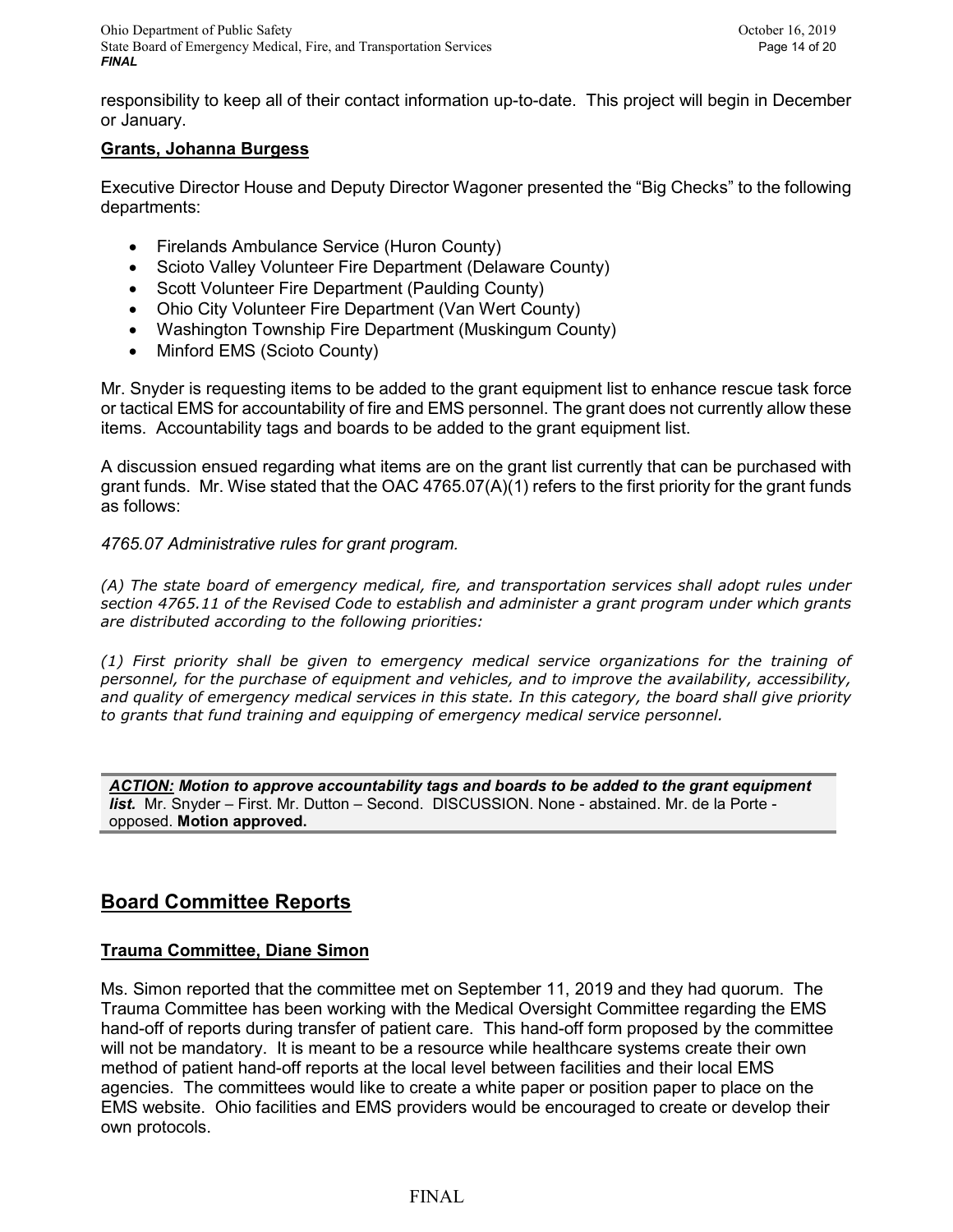The Trauma Committee has been reviewing burn data. There are a few burn centers in Ohio. The committee would like to know where are the patients going and what are their outcomes, and, as such, the study will be continued.

The draft 2018 Ohio Trauma Registry Annual Report was approved by the Trauma Committee. The report was included in the EMFTS Board member's "Board Packet" for review. Ms. Simon requested a motion to approve the 2018 Ohio Trauma Registry Annual Report.

*ACTION: Motion to approve the 2018 Ohio Trauma Registry Annual Report.* Mr. Allenstein – First. Ms. Beavers– Second. None - abstained. Mr. de la Porte - opposed. **Motion approved.**

The next Trauma Committee meeting is scheduled for December 17, 2019.

# **EMS Children Committee, Dr. Hamilton Schwartz**

Dr. Schwartz reported the committee had a meeting on October 15, 2019 and there was quorum.

# **EMSC Performance Measures**

The Ohio PECC Learning Collaborative State Team held a conference call on September 24<sup>th</sup>. The call included developing a home page for Pediatric Emergency Care Coordinators (PECCs), including training materials and links to available training resources for pediatrics. The Team is planning to purchase and distribute training equipment to PECCs in exchange for agreeing to train other providers in their areas. As of October 15<sup>th</sup>, 108 agencies have registered a PECC.

The Pediatric Disaster Preparedness Coalition has established subcommittees to work on the Pediatric Champion project; this project is designed to encourage hospital emergency departments to add someone to coordinate their pediatric emergency care. The Pediatric Champion workgroup held a meeting on September  $6<sup>th</sup>$  and discussed the parameters for the project. A survey of emergency departments was distributed through the Regional Hospital Coordinators and concluded last week. The next meeting will be December  $17<sup>th</sup>$ .

# **Other Activities**

The Ohio EMSC Committee is reviewing the current Ohio EMS Pediatric Guidelines and Procedures Manual to ensure its compatibility with the NASEMSO National Model EMS Clinical Guidelines. Dr. Schwartz is coordinating this effort for Dr. Cunningham. One remaining section is being completed, and the formatted text will be sent to the EMSC Committee for review upon receipt of the last section.

Joe Stack and Dr. Schwartz are working with the Ohio Department of Health to update the Emergency Guidelines for Schools document, ensuring accurate guidance is provided to school nurses and staff in responding to emergency situations in their schools. Conference calls were held September 3, September  $17<sup>th</sup>$ , October 1, and October 15. Several more meetings will be held to complete the revision and edit the document.

Dr. Deanna Dahl-Grove was successful in applying for the ASPR Pediatric Centers of Excellence Grant in conjunction with the state of Michigan. The grant will fund efforts in improving interstate transport of pediatric patients in the event of a mass casualty incident.

Dr. Julie Leonard has completed the second child maltreatment module for the EMSC Committee to review. The module focuses on scene management and will be presented to the Education Committee when appropriate.

The next meeting will be held on December 17, 2019.

## FINAL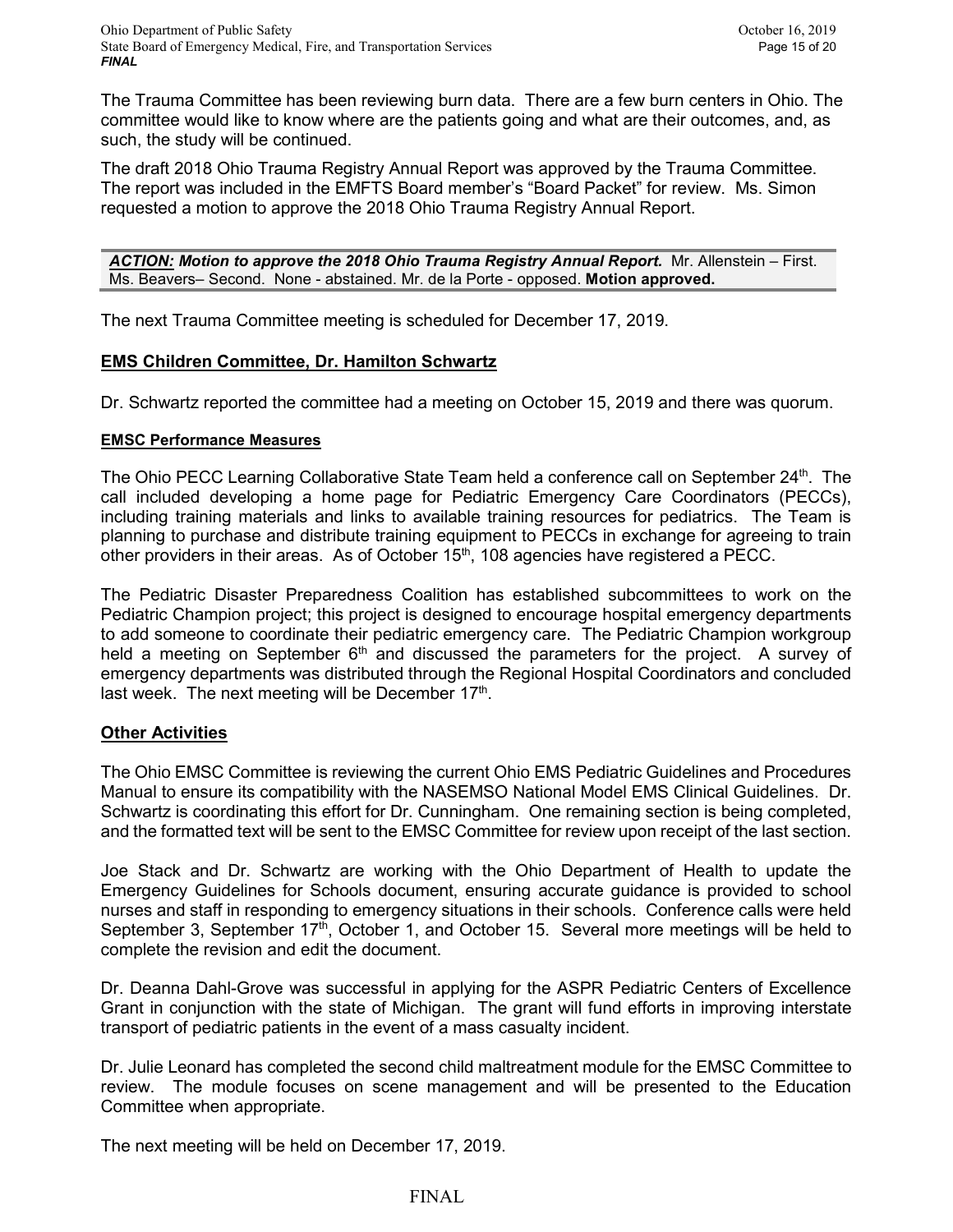Executive Director House reported that the Governor's office is interested in EMS's work with children. There will be a meeting next week with the Governor's staff.

# **Homeland Security Subcommittee, Mark Resanovich**

Mr. Resanovich reported that the subcommittee met on October 4, 2019.

The Ohio Department of Health attended the meeting and there was a discussion regarding CHEMPACK.

Dr. Cunningham discussed the changes to the CHEMPACK program tools for organizations and hospitals on how to access

There is an issue with having authorization or the security requirements to send a copy of CHEMPACK. It was the understanding that it can be sent for review if someone has a dot gov email address. Mr. Wise will follow-up regarding the issue of sharing information of the CHEMPACK document.

The next meeting will be held at the Ohio Department of Public Safety on November 8, 2019.

## **EMS System Development, Deanna Harris**

Ms. Harris reported that the committee did not meet.

The next meeting will be held at the Ohio Department of Public Safety on December 17, 2019.

## **EMS Rural Committee, Herb de la Porte**

Mr. de la Porte reported that Eric Burns is the Chair of the committee. Since Mr. Burns is not an EMFTS Board member, Ms. Beavers and himself would share the responsibility of reporting on the committee to the Board. The committee met on October 15, 2019.

The National Rural EMS and Care Conference will be held at the Marriott in downtown Columbus in April 22 and 23, 2020.

Executive Director House reported Rural Health Flex Grant of \$250,000 will be presented to three rural community medicine programs.

The next meeting will be held at the Ohio Department of Public Safety on August 20, 2019.

## **Education Committee, George Snyder**

Mr. Snyder reported that the committee met on October 15, 2019 and there was not a quorum.

A survey was sent out to all of the program directors in reference to the ultrasound assisted IV insertion. Whenever an item is added into the scope of practice it affects the institutions. Many of the questions on the survey inquired how this addition would affect their hours or affect their finances. The survey results demonstrate that this will have an impact on schools. The committee had robust discussions regarding these matters. The recommendation is that the Board have a process of adding items to the scope of practice or to the rules. It was suggested that there be a checklist. The current rule says that those items added to the scope of practice would be required to be taught by the schools. A discussion ensued and it was decided that the rules need to be changed.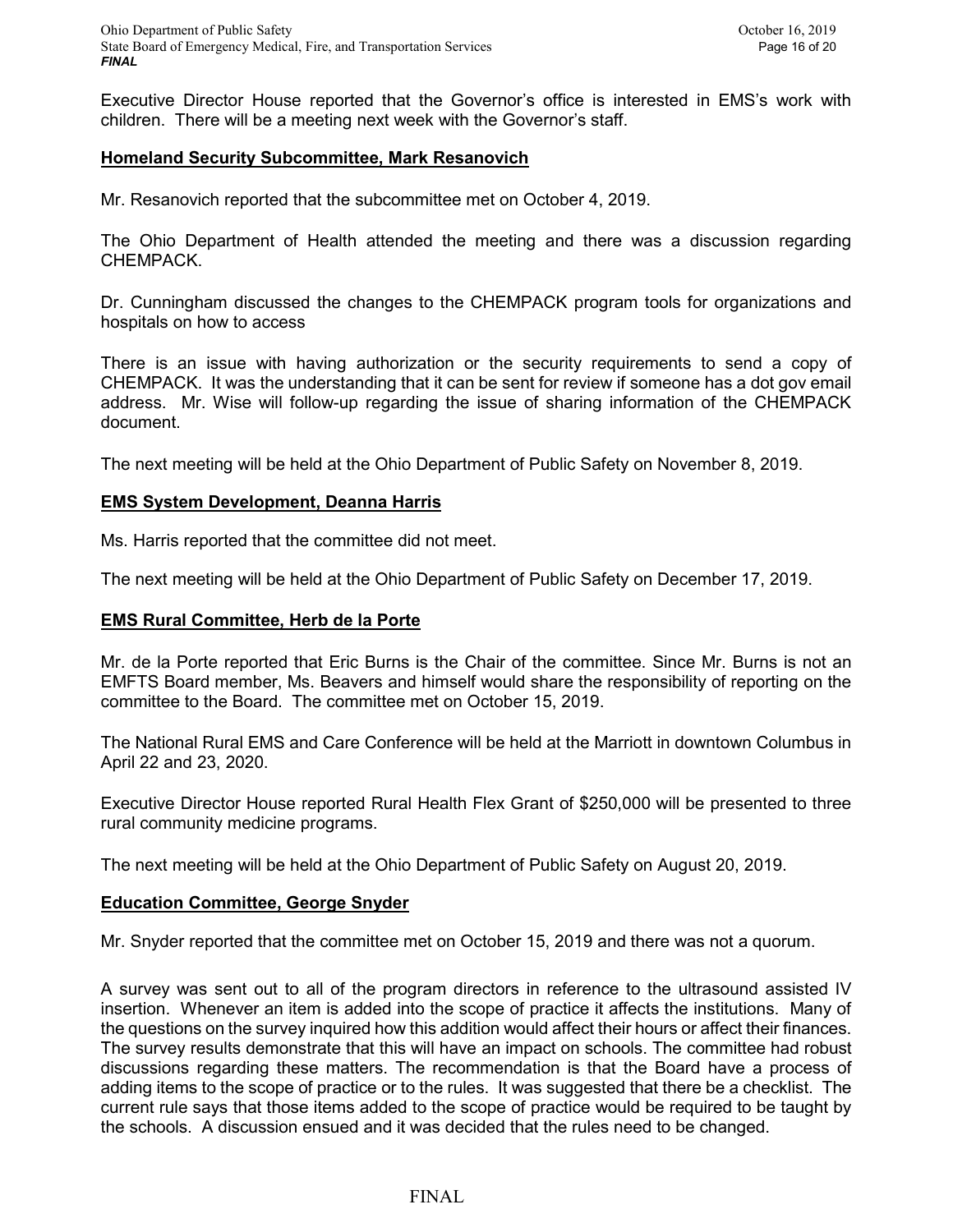The Quality Continuing Education workgroup is looking into doing more online continuing education refreshers and completing the skills at an accreditation site. Ideas include cross training with law enforcement in respect to the Rescue Task Forces.

Mr. Burke reported that the National Registry is offering early practical skills testing for advanced and paramedic levels. The Division will continue to gather data and information regarding this issue. It was noted that the program directors need to be given advance notice if there is a change based on the data and information collected.

*ACTION: Motion to approve the early practical skills testing for advanced and paramedic levels that is currently being utilized and to notify the schools that this may change January 1, 2020.*  Mr. Snyder – First. Mr. de la Porte – Second. None abstained. None opposed. **Motion approved.**

Thomas Beers from the Cleveland Clinic Foundation presented the lack of awareness about human trafficking in the state of Ohio. He has a training module prepared in hopes it can be added to the ODPS Training Campus as continuing education. If Ohio responders are unaware of human trafficking signs, the problem will continue to grow.

Mr. Snyder requested approval for the letter to CAPCE that was included in the Board packet in regards to the approved levels of continuing education courses.

*ACTION: Motion to approve the letter to be sent to the Commission on Accreditation for Prehospital Education (CAPCE) regarding the approved levels of continuing education courses.* Mr. Snyder – First. Mr. de la Porte – Second. None abstained. None opposed. **Motion approved.**

The next meeting will be held at the Ohio Department of Public Safety on December 17, 2019.

# **Medical Oversight Committee, Geoff Dutton**

Mr. Dutton reported that the committee met October 15, 2019 and there was a quorum.

He reported that the  $2<sup>nd</sup>$  annual EMS medical directors conference will be held November 13, 2019 at the Ohio Department of Transportation auditorium. All EMS personnel are welcome; however, they need to register in order to receive credit.

The committee had a discussion regarding the patient hand-offs and there will be more discussion in the future.

Mr. Dutton stated that, in June, the Board approved a motion regarding pediatric transport; however, additional information has been brought forward. This does not affect emergency situations.

*ACTION: Motion for the Board to rescind the motion approved on June 19, 2019 to amend rule 4765-17-03 of the Ohio Administrative Code, Paramedic scope of practice, to include the nonemergent transport of a patient with a tracheostomy tube that utilizes a ventilator provided the*  patient's caregiver accompanies the patient during transport.. Mr. Dutton - First. Ms. Harris -Second. None abstained. None opposed. **Motion approved.**

Mr. Dutton requested a motion to approve amending the rule 4765-17-03.

*ACTION: Motion for the Board to approve amending rule 4765-17-03 of the Ohio Administrative Code, Paramedic scope of practice, to include;*

*(B) A paramedic may perform non-emergent ambulance transport of a stable patient less than sixteen years of age who has a chronic condition requiring a tracheostomy tube and a ventilator provided the patient's caregiver accompanies the patient during transport.*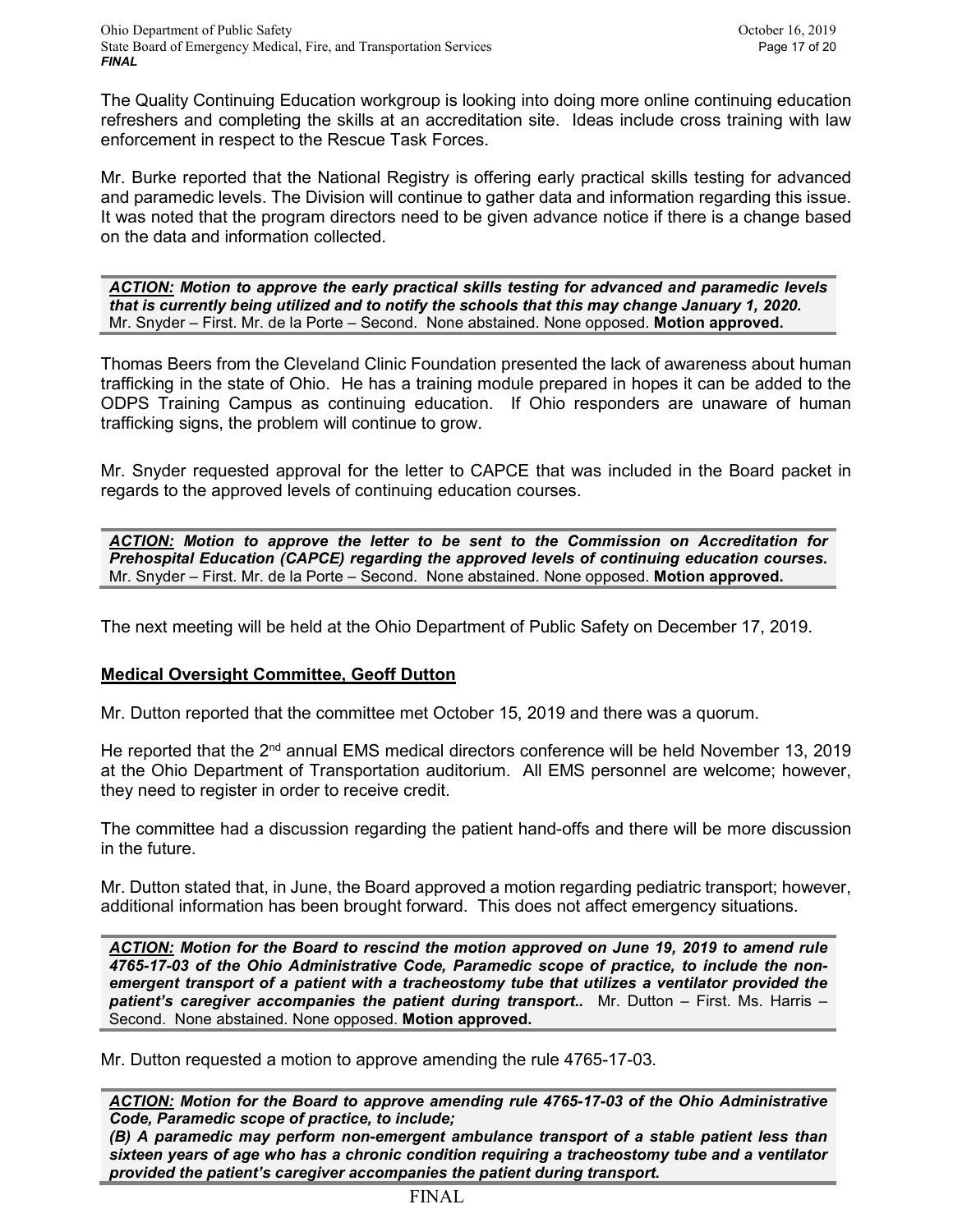*(1) The caregiver must have received appropriate training in use of the patient's ventilator. (2) A caregiver is not required to accompany the patient if the patient is accompanied by an Ohio licensed registered nurse or respiratory therapist, or other appropriately traning and licensed Ohio healthcare provider.* Mr. Dutton – First. Dr. Schwartz – Second. None abstained. None opposed. **Motion approved.**

Mr. Allenstein requested a motion to approve the filing of rule 4765-17-03, as amended on October 16, 2018 be filed with the Common Sense Initiative office.

*ACTION: Motion for the Board to approve the filing of rule 4765-17-03 of the Ohio Administrative Code, as amended on October 16, 2019, with the Common Sense Initiative office.* Mr. Allenstein – First. Mr. Schwartz – Second. None abstained. None opposed. **Motion approved.**

The next meeting will be held at the Ohio Department of Public Safety on December 17, 2019.

## **Medical Transportation Committee, Tom Allenstein**

Mr. Allenstein reported that the committee met on October 15, 2019 and there was a quorum.

Mr. Allenstein requested a motion to approve the filing of rules 4766-2—1, 4766-2-18, 4766-3-01, 4766-4-01, and 4766-4-18 of the OAC with the Joint Committee on Agency Rule Review.

*ACTION: Motion to approve the filing of rules 4766-2-1, 4766-2-18, 4766-3-01, 4766-4-01, and 4766- 4-18 of the OAC with the Joint Committee on Agency Rule Review*. Mr. Allenstein – First. Mr. Snyder – Second. None abstained. None opposed. **Motion approved.**

Mr. Allenstein requested a motion to approve the filing of rules 4766-2-08, 4766-3-13, and 4766-4- 09, of the OAC with the Common Sense Initiative office.

*ACTION: Motion to approve the filing of rules 4766-2-08, 4766-3-13, and 4766-4-09, of the OAC with the Common Sense Initiative office..* Mr. Allenstein – First. Dr. Schwartz – Second. None abstained. None opposed. **Motion approved.**

The next meeting will be held at the Ohio Department of Public Safety on December 17, 2019.

## **Critical Care Subcommittee, Julie Rose**

Ms. Rose reported that the committee met on October 15, 2019 and there was a quorum.

Ms. Rose stated that a proposal for language for the endorsement of a critical care paramedic. The language proposed will also allow additional endorsements. The final language will be presented at the December 18, 2019 Board meeting. A discussion ensued regarding the endorsements.

The next meeting will be held at the Ohio Department of Public Safety on December 17, 2019.

## **Alternate Forms of Transportation Ad-hoc Subcommittee, Mark Resanovich**

The subcommittee has been working towards alternate forms of transportation that would be acceptable. The subcommittee was created due to the Hospice Group in Ohio presenting legislation regarding the transport of hospice patients.

At the February Retreat the subcommittee will have a presentation on this subject for discussion.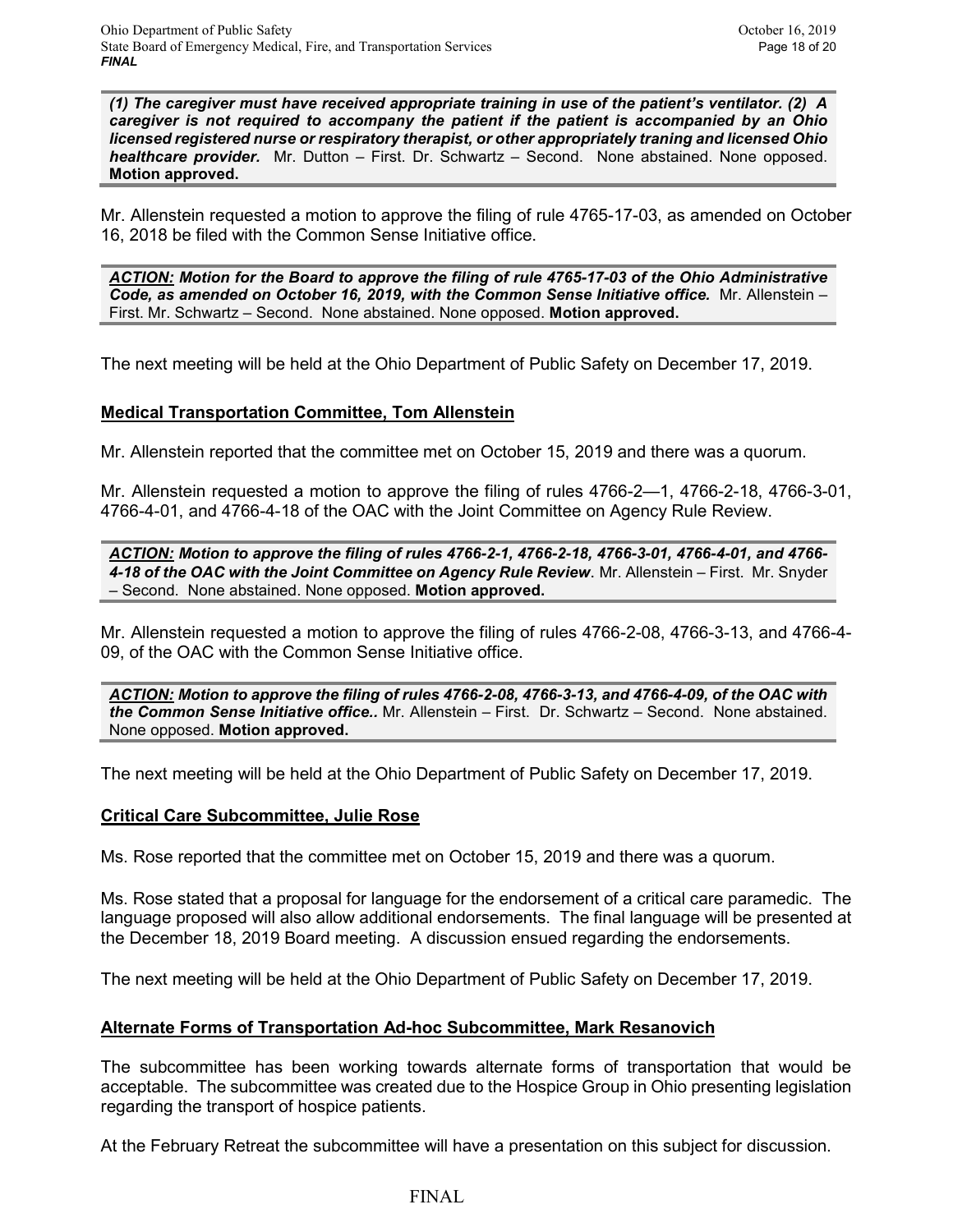# **Scope of Practice Ad-Hoc Committee, Kevin Uhl**

Mr. Uhl reported that members of the committee met on August 22, 2019 and will meet on October 24, 2019.

Mr. Uhl reported that a discussion regarding what they want to accomplish to have some guidance and direction.

The committee will not meet in November and the next meeting will be four hours in length. The next meeting will be held at the Ohio Department of Public Safety on December 5, 2019 from 10:00 am to 2:00 pm.

## **Human Resources Ad-Hoc Committee, Mark Resanovich**

Mr. Resanovich, Chair of the committee reported that they are dealing with reciprocity and the continuing education "quality vs. quantity". A presentation will be given at the February retreat to open up dialogue regarding these issues.

Mr. Resanovich reported that Deanna Harris will no longer be a member of the Human Resources Ad-Hoc Committee due to her decision not to renew her EMFTS Board seat after nine years of service.

The next meeting will be held on December 16, 2019 from 8:30 am to 5:00 pm.

#### **Old Business**

Mr. Wright reminded the Board members that the next EMFTS Board meeting will be held on December 18, 2019. In the past the date has been changed due to being so close to the holiday.

#### **New Business**

Mr. Resanovich thanked Deanna Harris for serving on the Board. Ms. Harris has been dedicated for nine years and was board chair for two years. Ms. Harris was instrumental in creating the Integrated Healthcare Community Para medicine program. She also served on the Homeland Security Subcommittee and the EMS System Development Committee. Mr. Resanovich expressed that she will be greatly missed.

Mr. Wright thanked Deanna Harris for her hard work in the nine years that she has served on the EMFTS Board and on the various committees.

Dr. George stated that he has spoken to nurse practitioners in the hospice area. They have concerns regarding the DNR. Mr. Wright stated that Dan Fitzpatrick, the ODPS Legislative Representative, will be working with the legislation regarding this issue. The Ohio Health Department will be a part of the discussion also.

Certification verification section on the EMS website does not mention the reprimands to the providers. The hiring departments would never know if they have had any discipline reprimands. A discussion ensued regarding this issue. It was also discussed what happens when a person retires because it only shows that their card is inactive. Mr. Wise stated that when someone surrenders in lieu of discipline there is a form they sign that states their card will show as revoked on the website.

The meeting adjourned at 2:28 p.m. Ms. Harris – First. Mr. Ferguson – Second.

## FINAL